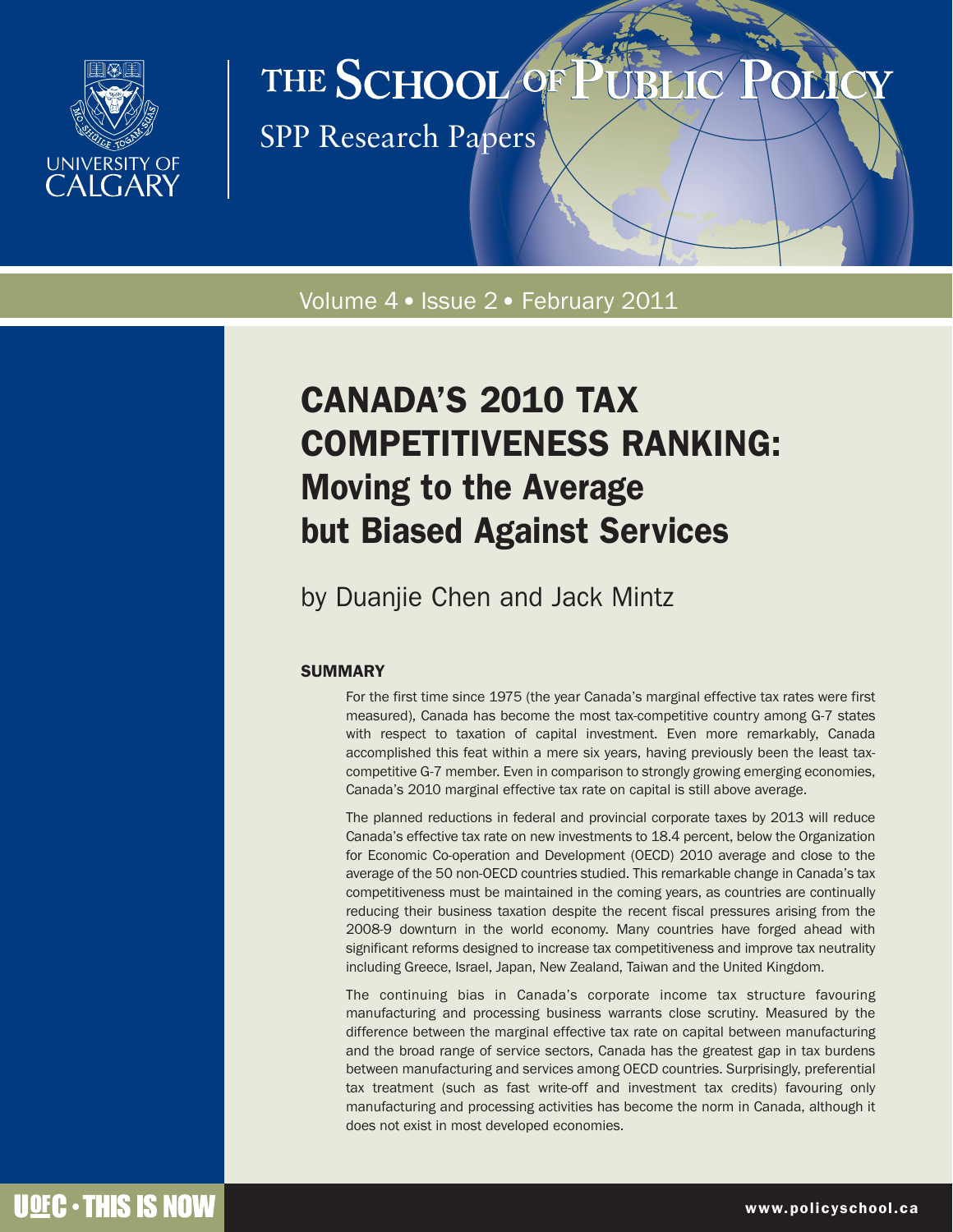#### INTRODUCTION

In 2010, Canada stood out on the global stage for the "good policies and regulations it has undertaken over the past two decades."*<sup>1</sup>* Among these policies, a decade-long tax reform bore the most measurable fruit in 2010; for the first time since 1975 (the year Canada's marginal effective tax rates were first measured*<sup>2</sup>* ), Canada became the most tax-competitive country among G-7 states with respect to taxation of capital investment. Even more remarkably, Canada accomplished this feat within a mere six years, having previously been the least competitive G-7 country in taxing capital investment. More specifically, Canada's marginal effective tax rate on capital investment almost halved, coming down to 20.5 percent in 2010 from 39 percent in 2005. The corresponding G-7 average is 28.2 percent in 2010 (versus 33.6 percent in 2005) while those of the OECD and the 83 countries covered in our study are 18.6 percent and 17.7 percent respectively (versus 22 percent and 20.4 percent in 2005). Accordingly, Canada's ranking in business tax competitiveness has moved up 12 ranks among the 33 OECD member countries and 24 among all 83 nations we examined.

As we reported earlier<sup>3</sup>, the planned reductions in federal and provincial corporate taxes by 2013 will reduce Canada's effective tax rate on new investments to 18.4 percent, which will move below the 2010 OECD average and close to the average of all 83 studied countries. This remarkable change in Canada's tax competitiveness from one of the worst to a near-average position must be maintained in the coming years as countries are continually reducing their business taxation despite the recent fiscal pressures arising from the 2008-9 downturn in the world economy.

For instance, the Japanese government announced a five-point reduction in corporate income tax for April 1 along with a major reform of its corporate tax on foreign earnings of Japanese companies. Should Japan proceed, the United States will have the highest corporate income tax rate among OECD countries. The United Kingdom announced it will reduce its corporate income tax rate by a further four points to 24 percent by 2014 (tax revenues losses have been booked in the Exchequer's budget), even below the 25.6 percent rate that is legislated by Canada by 2012. Australia is also reducing its corporate tax rate by one point from 30 to 29 percent. Other countries – the Czech Republic, Ecuador, Indonesia, Israel, Singapore and Slovenia – are also continuing to reduce their corporate income tax rates.

On the other hand, as the economic recovery remains weak and government budget deficits explode, tax competitiveness has become a lesser concern in some countries. Several (i.e., Mexico and Portugal) even raised their company income tax rates in 2010 as a result of concerns about revenues. By and large however, increases in personal income and consumption taxes, rather than corporate taxes, have been preferred by most countries to address revenue concerns.

*<sup>1</sup>* Wendy Dobson and Diana Kuzmanovic, 2010, "Differentiating Canada: The Future of the Canada-US Relationship," SPP Research Papers, Vol 3, Issue 7, November 2010.

*<sup>2</sup>* McKenzie, Kenneth J., and Jack M. Mintz, 1992, "Tax Effects on the Cost of Capital," in Canada-U.S. Tax Comparisons, NBER, The University of Chicago Press.

<sup>&</sup>lt;sup>3</sup> Duanjie Chen and Jack Mintz, "Federal-Provincial Business Tax Reforms: A Growth Agenda with Competitive Rates and Neutral Treatment of Business Activities," SPP Research Papers, Volume 4, Issue 1, School of Public Policy, University of Calgary, January 2011.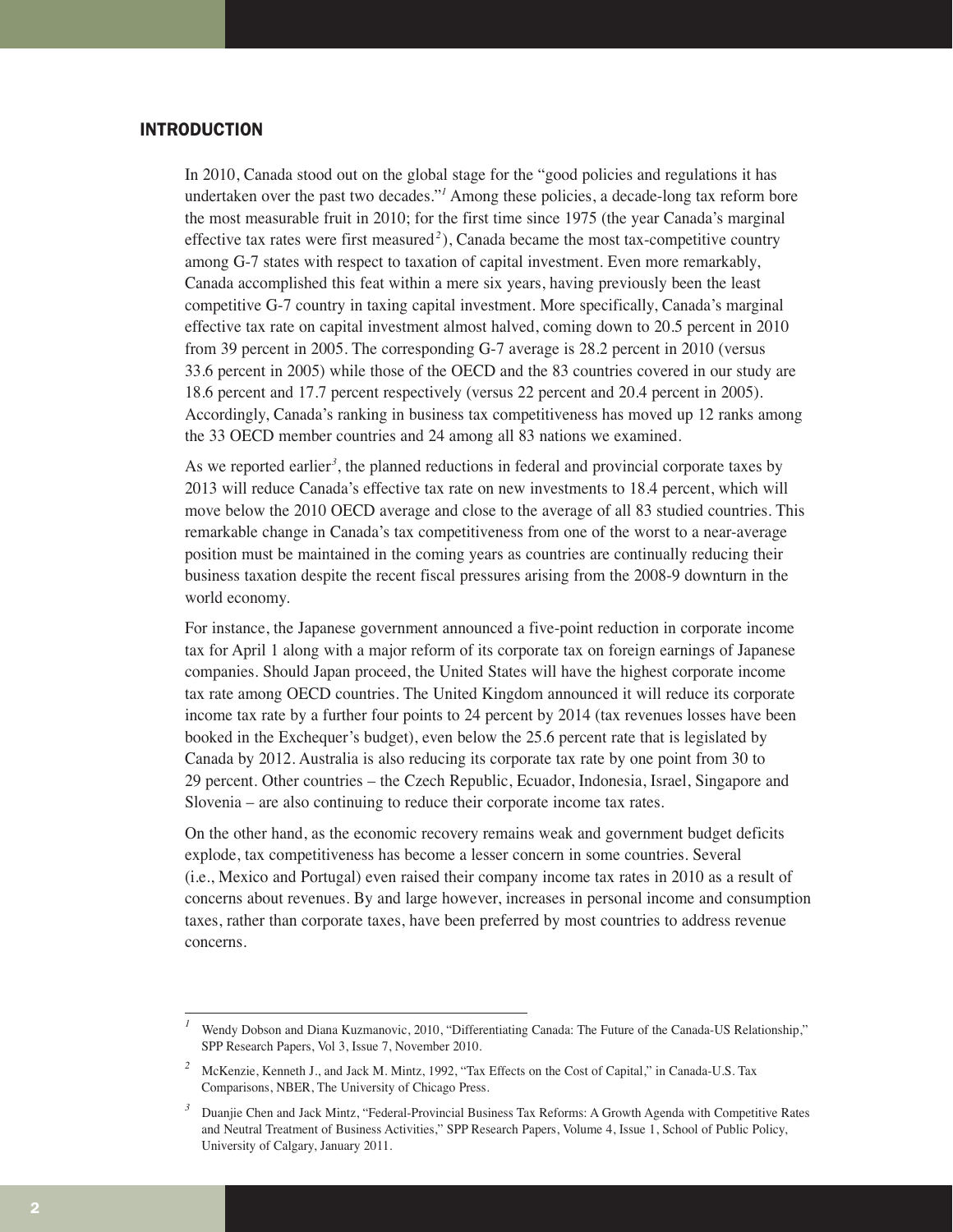Some countries have forged ahead with significant reforms designed to increase tax competitiveness. For example, New Zealand brought out its most comprehensive tax reform in 25 years, including rate-reduction and base-broadening measures that improve neutrality (although the effective tax rate does increase)*<sup>4</sup>* . Taiwan cut its corporate income tax rate twice in 2010 from the previous 25 percent to the current 17 percent, joining ranks with the most taxcompetitive economies in Asia (i.e., Hong Kong and Singapore). Greece, under unprecedented fiscal pressure, will stick to the previously planned reduction in its corporate income tax rate from 25 percent to 20 percent by 2014. France also reformed its local business tax and slightly reduced the maximum rate for this tax. All these reforms have set the bar higher in tax competitiveness for capital investment, leaving Canada no reason to be complacent about its accomplishments in business tax reform.

Moreover, the stubborn bias in Canada's corporate income tax structure favouring manufacturing and processing business warrants close scrutiny. Measured by the difference between the marginal effective tax rate on capital (METR) between manufacturing and the broad range of service sectors, Canada has the greatest tax gap between manufacturing and services among OECD countries. Our preliminary analysis suggests that METRs, among other economic variables, do significantly impact foreign direct investment flows and therefore are meaningful to economies like Canada.*<sup>5</sup>* Surprisingly, preferential tax treatment (such as fast write-off and investment tax credit) favouring only manufacturing and processing activities has become the norm in Canada, although it does not exist in most developed economies.

Equally alarming is the renewed debate on the merit of reducing the corporate income tax in light of the current wave of financial crises and government deficits. In Canada, the opposition parties have objected to the corporate income tax rate reductions, arguing that revenues from higher corporate tax rates should be used for other priorities. However, the Irish government successfully struggled, in its bailout negotiations with the European Union and International Monetary Fund (IMF), to preserve its famously low corporate income tax rate of 12.5 percent and we believe that, even during an economic downturn, a sound and sustainable tax policy is superior to any short-term stimulus produced through temporary tax subsidies that simply borrow from future planned investments.

Tax Notes International, "New Zealand: 2010 Budget Brings Biggest Tax Changes in 25 Years," June 7, 2010.

Using statistical analysis, we have examined whether our measured effective tax rates have an effect on foreign direct investment flows among countries during 2005-2008. Taking into account other factors that influence investment (inflation, political risk, GDP per capita, trade protection, human development and the exchange rate), we have found that a one percentage point increase in the effective tax rate on new investment causes foreign direct investment flows as a share of GDP to decline between 0.05 to 0.08 percentage points. Given that the mean average of foreign direct investment to GDP is about 5.2 percent, this reduction is substantial. A preliminary analysis is provided in M. Krzepkowski, J. Mintz and J-F Wen, mimeograph, University of Calgary, 2010.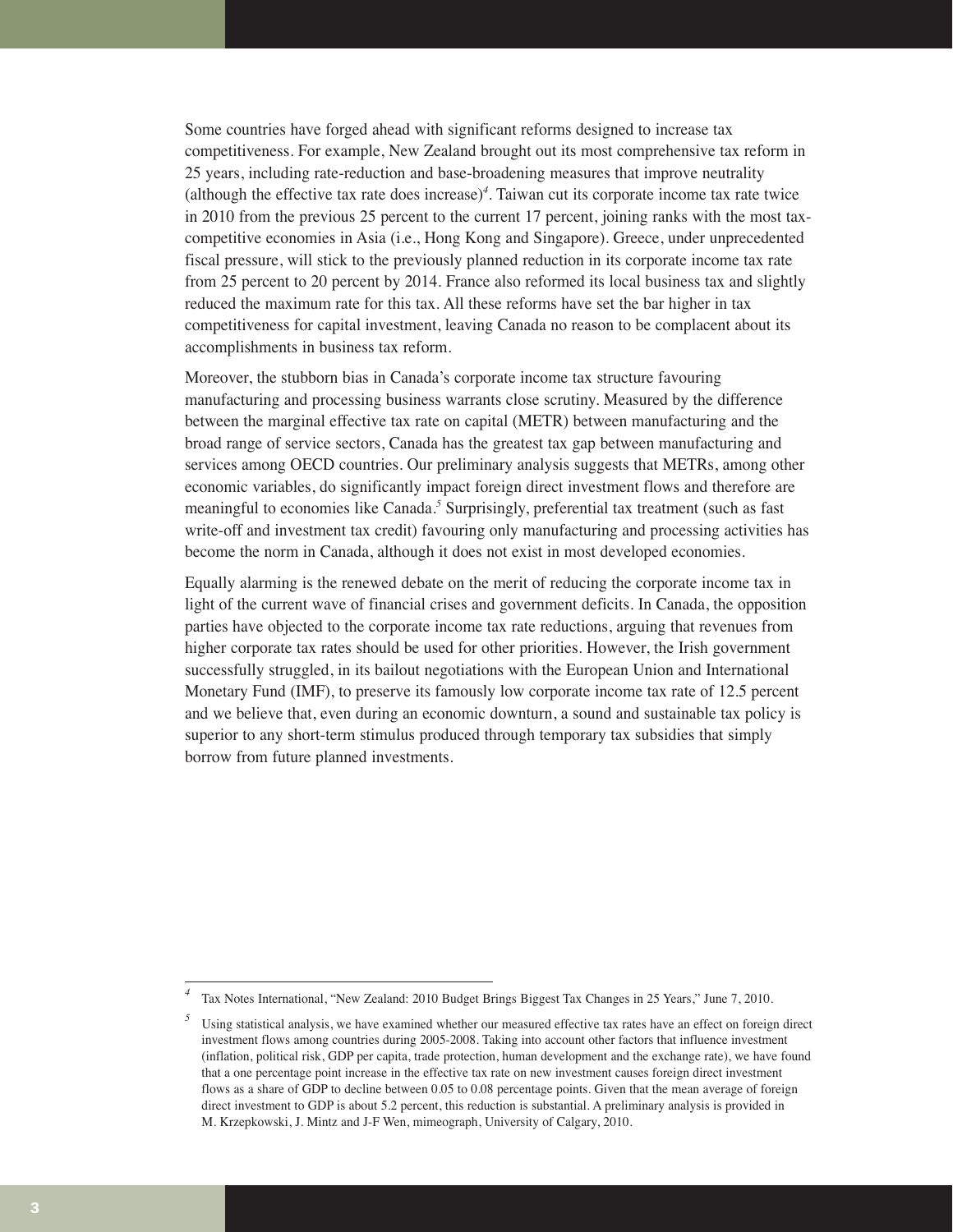#### WHY IS REDUCING THE CORPORATE INCOME TAX RATE PREFERABLE TO KEEPING IT HIGH?

A decade-long business tax reform in Canada reduced our combined federal and provincial corporate income tax rate from 43 percent in 2000 to 29 percent in 2010. After the latest 1.5-percentage point rate reduction, the federal government's plan is to further reduce the federal corporate income tax rate by another 1.5 percentage points which, combined with provincial cuts, is expected to bring down the combined corporate income tax rate to close to 25 percent by 2012. Since this tax rate reduction for large and medium-sized corporations was initiated and implemented by the previous Liberal government and advanced by the current Conservative government, there has clearly been a strong political consensus that reducing the corporate income tax rate is good for the economy and public finances. However, a recessioninduced government deficit has unfortunately become a rationale for arguments in favour of shelving the unfinished income tax rate reduction for business.

Such a break from the previous consensus goes against not only established economic wisdom but also recent findings, both of which support taxing corporate income as lightly as possible (albeit on a tax base as broad as possible, which is a strategy we shall discuss subsequently). It also creates political uncertainty, hurting prospects for economic growth and Canada's wellearned reputation as a country that welcomes investment and jobs.

Taxing corporate income is justified essentially as an administrative means of reinforcing the personal income tax system, taxing business income accruing to non-residents on Canadian operations and serving as a quasi-user fee for public services of direct benefit to businesses*<sup>6</sup>* . That is, corporate income taxation serves mainly as an administrative tool to reinforce revenue collection from the various stakeholders in corporations.

Considering the efficiency characteristics of all taxes, income (and capital-based) taxes on corporations have the greatest negative effects on the allocation of capital investment and business operations which directly link to job creation, economic growth and revenue collection by government. In other words, among the major tax categories (including incomebased, consumption-based and property-based taxes), corporate income taxes are the most distortive and hence the most harmful type of tax for economic growth*<sup>7</sup>* . Furthermore, when viewing tax incidence in a small open economy like Canada, "the much greater mobility of capital than labour means that a significant part of corporate income tax is borne by domestic workers."*<sup>8</sup>* Therefore, taxing corporate income at a rate higher than the international norm (i.e., around 25 percent) will ultimately harm overall revenue collection by driving away mobile capital investment from Canada, negatively impacting employment.

*<sup>6</sup>* Report of the Technical Committee on Business Taxation, December 1997, available at http://www.fin.gc.ca/toc/1998/brie\_-eng.asp page 2.8.

*<sup>7</sup>* OECD (03 Nov 2010), *Tax Policy Reform and Economic Growth*, "Executive Summary," page 10. http://www.oecd.org/dataoecd/34/49/46617652.pdf.

*<sup>8</sup>* OECD (December 2010), *Tax Policy Brief: Tax Policy Reform and Fiscal Consolidation*, page 2. http://www.oecd.org/dataoecd/28/12/46600079.pdf. Also see Institute for Fiscal Studies, 2010, Tax by Design: The Mirrlees Review (www.ifs.org.uk/mirrleesReview) for more detailed analysis.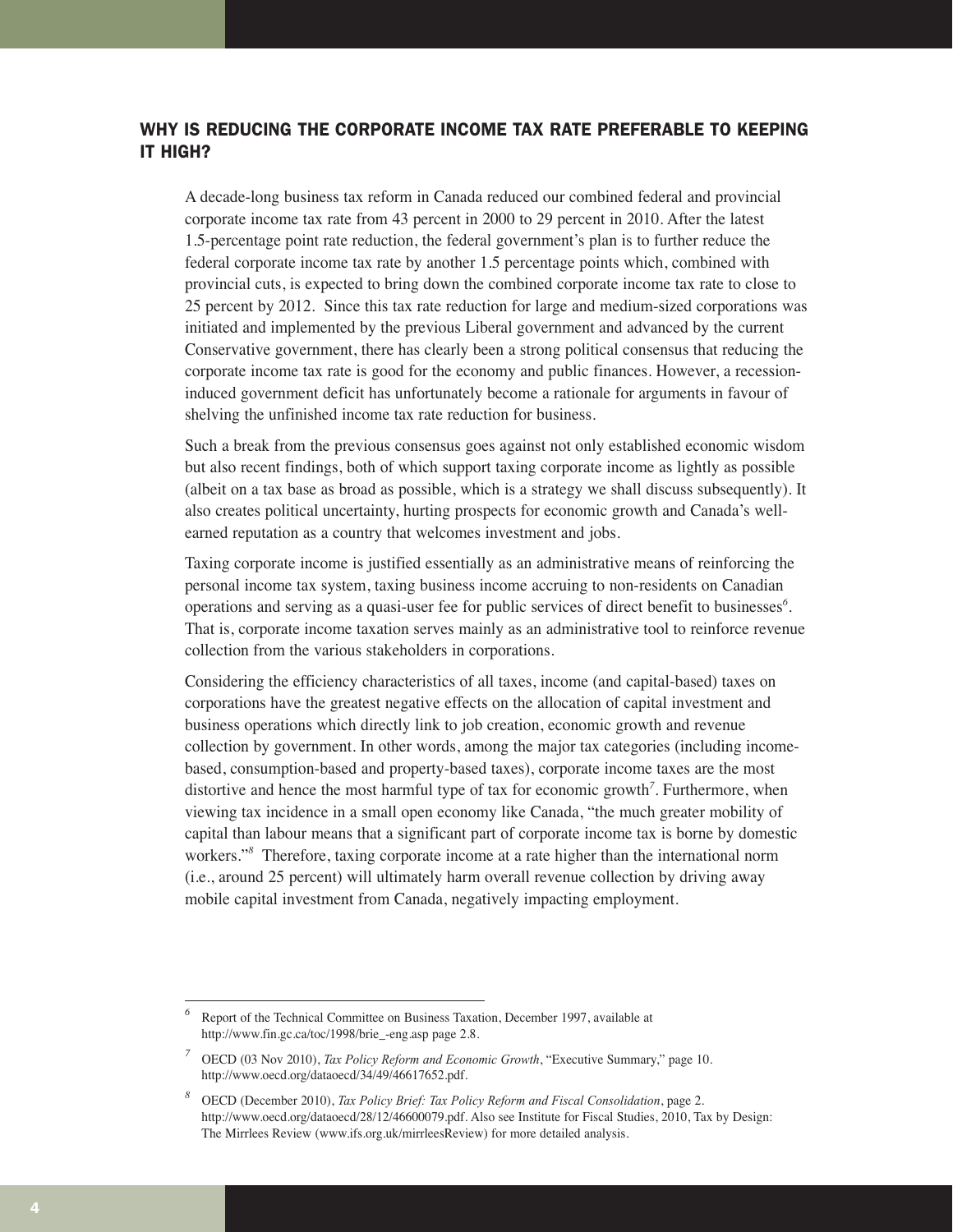Given the direct revenue impact of the corporate income tax rate, it has been proven that a tax rate higher than the international norm, which is around 25 percent, tends to reduce the domestic tax base through income-shifting means such as transfer pricing within multinational companies. Such income shifting prevents tax revenue from growing in tandem with the tax rate. Since Canada's 2010 corporate income tax rate is still higher than the international norm, we should not expect that keeping our corporate income tax rate at 29 percent in 2010 (28 percent after the latest federal rate reduction in 2011) would necessarily bring in more revenue*<sup>9</sup>* .

In light of the above arguments, we believe that sticking to the existing government plan to lower our corporate tax rate to close to 25 percent is crucial to growing our economy and balancing our budget. When there is an apparent conflict between gaining tax competitiveness and balancing the budget, it is helpful to focus on the effects of taxes on long-term economic growth and to think globally. Thus, lowering the corporate income tax rate to boost capital investment is good for long-term economic growth, which in turn provides assurance for revenue collection that helps balance the budget.

#### THE MOVING AVERAGE OF TAX COMPETITIVENESS: AN UPDATE FOR 2010

In our previous report, we assembled a table<sup> $10$ </sup> showing the moving average of tax competitiveness among various groups of countries around the world and Canada's corresponding rankings for the consecutive years from 2005 to 2009. We updated this table to 2010, as Table 1 in the current report. In addition to incorporating tax changes made by some countries for 2010, we also updated some non-tax data including real interest rates, capital weights by industry and asset type and country-specific inflation rates. As a result, not only are the data for 2010 different from 2009, but some numbers for pre-2010 years have changed slightly from those in our previous report. The OECD expansion from 30 countries to 34*<sup>11</sup>* and the expansion of our complete list of countries studied from 80 to 83 also affect the group averages for the pre-2010 years.

*<sup>9</sup>* See, for example, Kimberly Clausing, "Corporate Tax Revenues in OECD Countries," *International Tax and Public Finance* 14 (2, 2007): 115-134; Jack Mintz, "2007 Tax Competitiveness Report: A Call for Comprehensive Tax Reform," C.D. *Howe Institute Commentary* 254 (Toronto: C.D. Howe Institute, September 2007); and Alex Brill, "Corporate Tax Rates: Receipts and Distortions," *Tax Notes*, 22 December, 2008.

<sup>&</sup>lt;sup>10</sup> Chen, Duanjie and Jack Mintz, 2010, "Canada's Tax Competitiveness After a Decade of Reforms: Still an Unfinished Plan," SPP Briefing Papers, Volume 3, Issue 5, May 2010, Table 2.

<sup>&</sup>lt;sup>11</sup> The latest addition is Estonia, which will be included in our future study of tax competitiveness.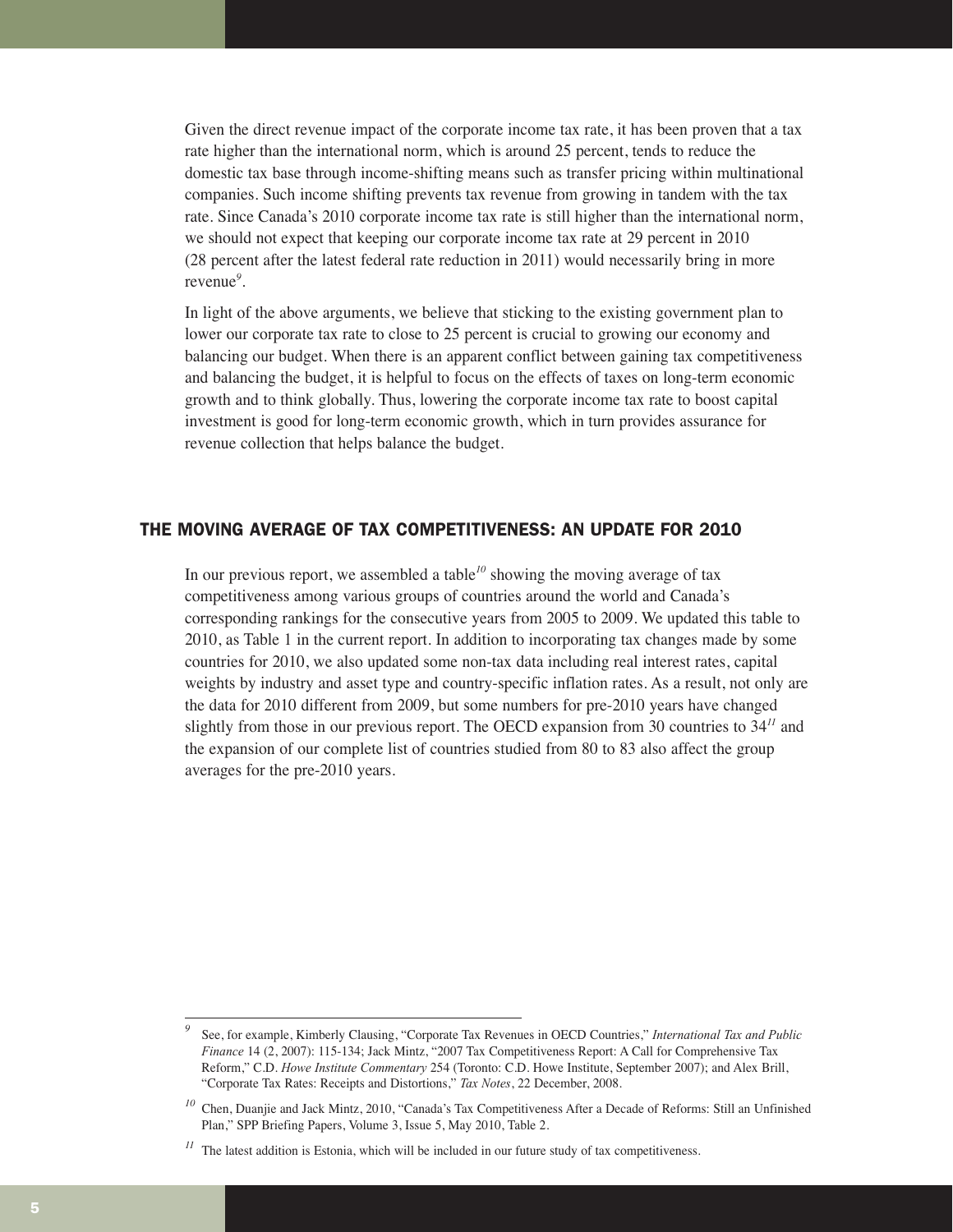|                                                                                  |      |      | <b>Marginal Effective Tax Rate</b> |      |              | <b>Statutory Company Income Tax Rate</b> |      |      |                                         |                                                           |  |
|----------------------------------------------------------------------------------|------|------|------------------------------------|------|--------------|------------------------------------------|------|------|-----------------------------------------|-----------------------------------------------------------|--|
|                                                                                  | 2010 | 2009 | 2008                               | 2007 | 2006         | 2005                                     | 2010 | 2005 | Change<br>in $%$<br>points <sup>b</sup> | # of countries<br>that cut general<br>corporate tax rates |  |
| Canada                                                                           | 20.5 | 28.0 | 28.9                               | 31.6 | 36.2         | 39.0                                     | 29.3 | 34.3 | $-5.0$                                  | n/a                                                       |  |
| G-7                                                                              | 28.2 | 29.5 | 29.6                               | 32.3 | 33.1         | 33.6                                     | 32.4 | 36.3 | $-3.9$                                  | 5                                                         |  |
| OECD (33)                                                                        | 18.6 | 18.9 | 19.1                               | 20.1 | 20.6         | 22.0                                     | 25.7 | 28.4 | $-2.7$                                  | 21                                                        |  |
| <b>BRIC</b>                                                                      | 29.3 | 29.3 | 36.9                               | 36.9 | 36.8         | 38.1                                     | 28.2 | 29.4 | $-1.2$                                  | $\overline{2}$                                            |  |
| Non-OECD (50)                                                                    | 17.0 | 17.3 | 18.2                               | 18.5 | 18.8         | 19.3                                     | 25.5 | 27.8 | $-2.3$                                  | 20                                                        |  |
| <b>ALL 83 COUNTRIES</b>                                                          | 17.7 | 17.9 | 18.6                               | 19.2 | 19.5         | 20.4                                     | 25.6 | 28.1 | $-2.5$                                  | 43                                                        |  |
| Canada's ranking by METR within various groups of countries, in descending order |      |      |                                    |      |              |                                          |      |      |                                         |                                                           |  |
| G7                                                                               |      | 4    | 4                                  | 5    | $\mathbf{1}$ | 1                                        |      |      |                                         |                                                           |  |
| <b>OECD</b>                                                                      | 13   | 5    | 5                                  | 7    | 1            | 1                                        |      |      |                                         |                                                           |  |
| <b>ALL 83 COUNTRIES</b>                                                          | 28   | 10   | 12                                 | 13   | 4            | $\overline{4}$                           |      |      |                                         |                                                           |  |

#### **TABLE 1: Marginal Effective Tax Rate on Capital Investment, Various Country Groups, 2005 - 2010**<sup>a</sup>

*NOTES: Canada's marginal effective tax rate on capital in 2013 will be 18.4 percent.*

*a. The pre-2010 numbers may differ from our previous report mainly because of our expansion of OECD countries (from 30 to 33 countries) and our total country coverage (from 80 to 83 countries). Our switch from other sources to the OECD tax database for the statutory company income tax rates and updating non-tax parameters also made a difference to the calculations.* 

*b. Numbers may not add up due to rounding.*

As summarized in Table 1 and detailed in Tables 2 and 3, Canada has had the third-fastest pace in advancing its ranking in tax competitiveness among the various groups of countries reviewed in this report*<sup>12</sup>*. Within the period 2005-10, Canada's overall METR dropped by nearly half from 39 to 20.5 percent, which was mainly attributable to corporate income tax reduction, provincial sales tax harmonization with the GST in Ontario and British Columbia and the almost complete elimination of capital taxes*<sup>13</sup>*.

<sup>&</sup>lt;sup>12</sup> The largest change in ranking is Belgium followed by China. However, the speedy METR drop in these two countries is not related to any statutory tax rate reduction but to the notional interest deduction introduced in Belgium for equity financing and the sales tax reform instituted in China that eliminated VAT on machinery purchases.

*<sup>13</sup>* Duanjie Chen and Jack Mintz, "Federal-Provincial Business Tax Reforms: A Growth Agenda with Competitive Rates and Neutral Treatment of Business Activities," SPP Research Papers, Volume 4, Issue 1, School of Public Policy, University of Calgary, January 2011.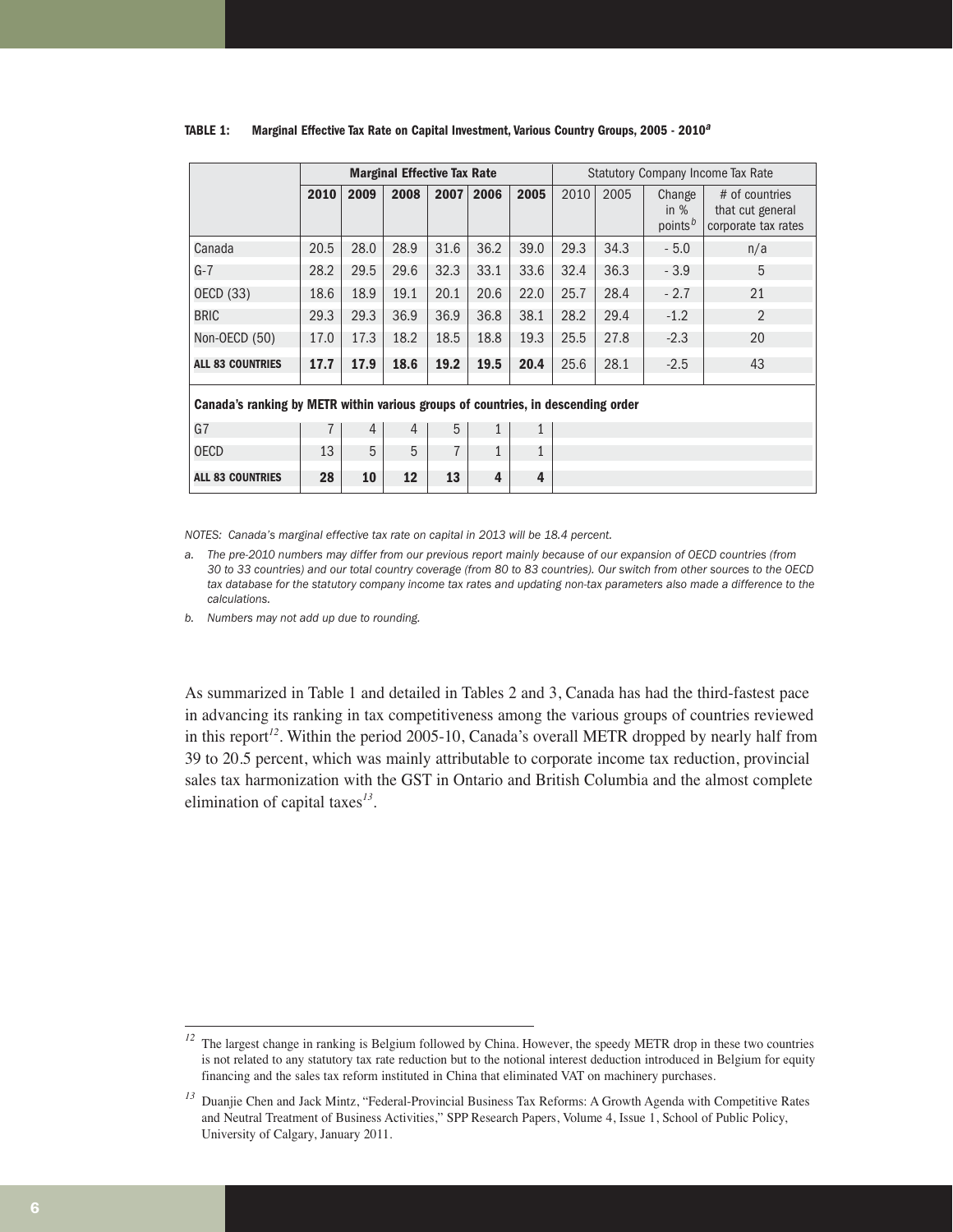|                       |        | <b>Marginal Effective Tax Rate</b> |        | Reference: Statutory Company<br>Income Tax Rate |        |      |      |      |                       |
|-----------------------|--------|------------------------------------|--------|-------------------------------------------------|--------|------|------|------|-----------------------|
|                       | 2010   | 2009                               | 2008   | 2007                                            | 2006   | 2005 | 2010 | 2005 | Change in<br>% points |
| US                    | 34.6   | 35.0                               | 35.0   | 35.0                                            | 35.3   | 35.3 | 38.2 | 39.0 | $-0.8$                |
| France                | 34.0   | 35.1                               | 35.1   | 35.1                                            | 35.1   | 35.4 | 34.4 | 34.9 | $-0.5$                |
| Japan                 | 29.5   | 29.5                               | 29.5   | 29.5                                            | 29.5   | 29.5 | 39.5 | 39.5 | 0.0                   |
| Korea                 | 29.5   | 29.5                               | 32.2   | 32.2                                            | 32.2   | 32.2 | 24.2 | 27.5 | $-3.3$                |
| UK                    | 27.9   | 27.9                               | 27.9   | 29.4                                            | 29.4   | 29.4 | 28.0 | 30.0 | $-2.0$                |
| Italy                 | 26.9   | 26.9                               | 26.9   | 32.1                                            | 32.1   | 32.1 | 27.5 | 37.3 | $-9.8$                |
| Australia             | 26.0   | 26.0                               | 26.0   | 26.0                                            | 26.0   | 26.0 | 30.0 | 30.0 | 0.0                   |
| Spain                 | 25.4   | 25.4                               | 25.4   | 27.5                                            | 29.6   | 29.6 | 30.0 | 35.0 | $-5.0$                |
| Austria               | 25.3   | 25.3                               | 25.3   | 25.3                                            | 25.3   | 25.3 | 25.0 | 25.0 | 0.0                   |
| Norway                | 24.7   | 24.7                               | 24.7   | 24.7                                            | 24.7   | 24.7 | 28.0 | 28.0 | 0.0                   |
| Germany               | 23.8   | 23.8                               | 23.8   | 33.1                                            | 33.1   | 33.1 | 30.2 | 38.9 | $-8.7$                |
| Portugal              | 20.8   | 18.8                               | 18.8   | 18.8                                            | 19.6   | 19.6 | 29.0 | 27.5 | 1.5                   |
| Canada                | 20.5   | 28.0                               | 28.9   | 31.6                                            | 36.2   | 39.0 | 29.3 | 34.3 | $-5.0$                |
| Sweden                | 18.9   | 18.9                               | 20.3   | 20.3                                            | 20.3   | 20.3 | 26.3 | 28.0 | $-1.7$                |
| <b>Denmark</b>        | 18.5   | 18.5                               | 18.5   | 18.5                                            | 21.0   | 21.0 | 25.0 | 30.0 | $-5.0$                |
| Finland               | 18.3   | 18.3                               | 18.3   | 18.3                                            | 18.3   | 18.3 | 26.0 | 26.0 | 0.0                   |
| Switzerland           | 17.6   | 17.6                               | 17.6   | 18.1                                            | 18.1   | 18.1 | 21.2 | 21.3 | $-0.1$                |
| New Zealand           | 17.6   | 17.6                               | 17.6   | 19.8                                            | 19.8   | 19.8 | 30.0 | 33.0 | $-3.0$                |
| Mexico                | 17.5   | 16.1                               | 16.1   | 16.1                                            | 16.8   | 17.5 | 30.0 | 30.0 | 0.0                   |
| Netherlands           | 16.8   | 16.8                               | 16.8   | 16.8                                            | 19.9   | 21.4 | 25.5 | 31.5 | $-6.0$                |
| Luxembourg            | 16.8   | 16.8                               | 18.4   | 19.3                                            | 19.3   | 19.8 | 28.6 | 30.4 | $-1.8$                |
| Hungary               | 15.9   | 16.4                               | 16.4   | 16.4                                            | 15.1   | 14.5 | 19.0 | 16.0 | 3.0                   |
| <b>Israel</b>         | 14.6   | 15.3                               | 16.0   | 17.4                                            | 18.9   | 18.9 | 25.0 | 31.0 | $-6.0$                |
| Poland                | 14.3   | 14.3                               | 14.3   | 14.3                                            | 14.3   | 14.3 | 19.0 | 19.0 | 0.0                   |
| Greece                | 13.0   | 13.5                               | 13.5   | 13.5                                            | 15.6   | 17.4 | 24.0 | 32.0 | $-8.0$                |
| Czech Rep             | 12.0   | 12.7                               | 13.5   | 15.6                                            | 15.6   | 17.1 | 19.0 | 26.0 | $-7.0$                |
| Slovenia              | 11.6   | 12.3                               | 13.0   | 13.7                                            | 14.4   | 15.1 | 20.0 | 25.0 | $-5.0$                |
| Slovak Republic       | 11.2   | 11.2                               | 11.2   | 11.2                                            | 11.2   | 11.2 | 19.0 | 19.0 | 0.0                   |
| Ireland               | 10.9   | 10.9                               | 10.9   | 10.9                                            | 10.9   | 10.9 | 12.5 | 12.5 | 0.0                   |
| Iceland               | 8.9    | 8.9                                | 8.9    | 10.8                                            | 10.8   | 16.9 | 15.0 | 18.0 | $-3.0$                |
| Chile                 | 6.7    | 6.7                                | 6.9    | 7.2                                             | 7.3    | 7.3  | 17.0 | 17.0 | 0.0                   |
| <b>Turkey</b>         | 5.6    | 5.6                                | 5.6    | 5.6                                             | 5.6    | 10.7 | 20.0 | 30.0 | $-10.0$               |
| <b>Belgium</b>        | $-1.7$ | $-1.7$                             | $-1.7$ | $-1.7$                                          | $-1.7$ | 23.0 | 34.0 | 34.0 | 0.0                   |
| <b>SIMPLE AVERAGE</b> | 18.6   | 18.6                               | 18.9   | 20.1                                            | 20.6   | 22.0 | 25.7 | 28.4 | $-2.6$                |

#### **TABLE 2: Marginal Effective Tax Rate on Capital Investment, OECD Countries, 2005 - 2010**

*\* By 2013, Canada's METR will decline to 18.4 percent, placing it below Denmark.*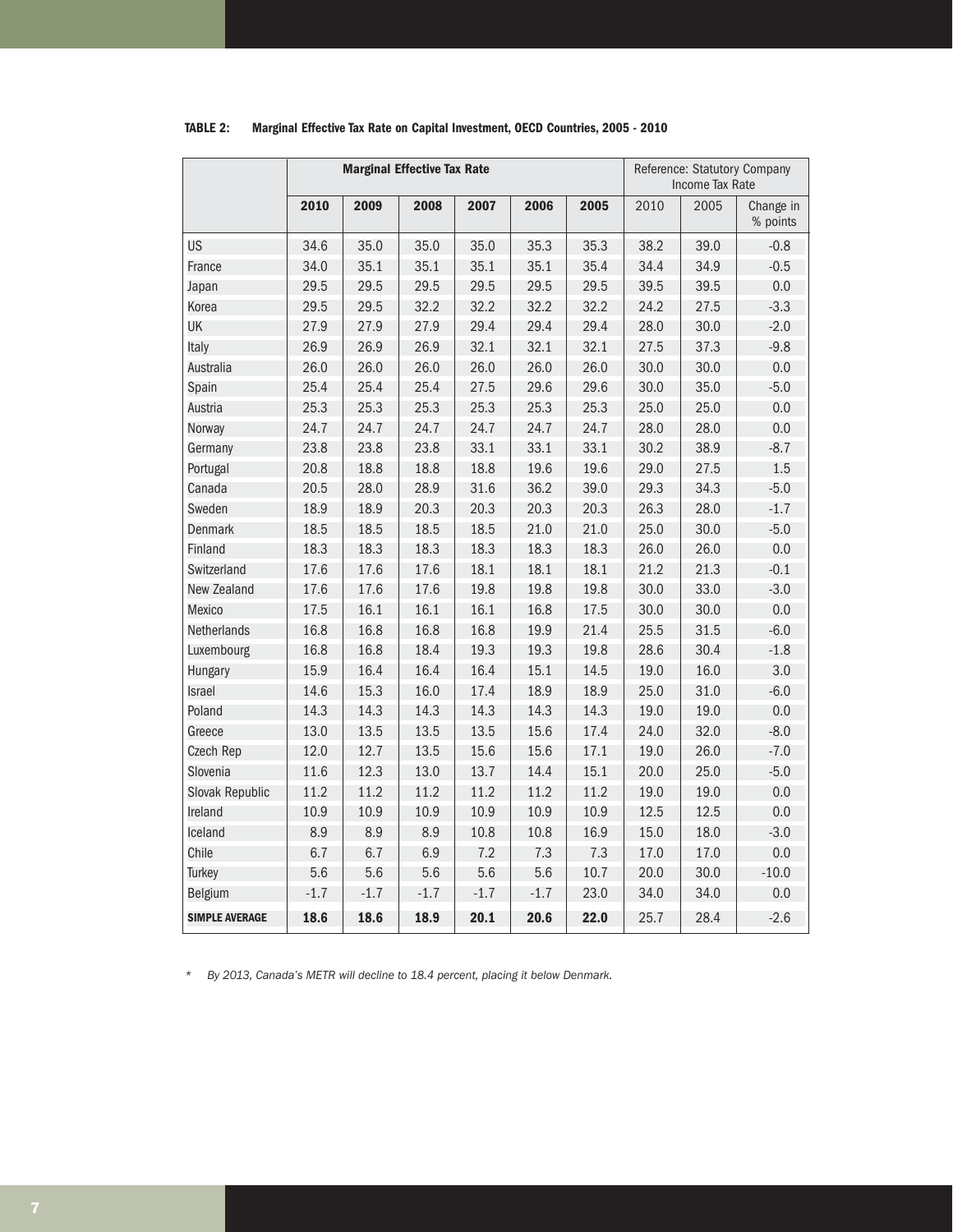|                   | <b>Marginal Effective Tax Rate</b> |        |                   |         |                |        |          |                   |                | <b>METR</b><br>Ranking In<br>Descending |      | <b>Statutory Company</b><br>Income Tax Rate |                  |
|-------------------|------------------------------------|--------|-------------------|---------|----------------|--------|----------|-------------------|----------------|-----------------------------------------|------|---------------------------------------------|------------------|
|                   |                                    |        | 2010              |         |                |        | 2005     |                   |                | Order                                   |      |                                             |                  |
|                   | <b>Overall</b>                     | Manuf. | Services Sectoral | gap**   | <b>Overall</b> | Manuf. | Services | Sectoral<br>gap** | 2010           | 2005                                    | 2010 | 2005                                        | $+ -\%$<br>point |
| Argentina         | 43.1                               | 48.7   | 41.8              | 6.9     | 43.1           | 48.7   | 41.8     | 6.9               | $\mathbf{1}$   | $\overline{2}$                          | 35.0 | 35.0                                        |                  |
| Chad              | 36.3                               | 40.1   | 35.3              | 4.8     | 40.0           | 44.0   | 38.9     | 5.1               | $\overline{2}$ | 3                                       | 40.0 | 45.0                                        | $-5.0$           |
| <b>Brazil</b>     | 35.1                               | 33.7   | 35.2              | $-1.5$  | 35.1           | 33.7   | 35.2     | $-1.5$            | 3              | 11                                      | 34.0 | 34.0                                        |                  |
| <b>Uzbekistan</b> | 34.9                               | 38.9   | 33.5              | 5.4     | 35.4           | 39.7   | 33.9     | 5.8               | $\overline{4}$ | $\overline{7}$                          | 17.2 | 19.0                                        | $-1.8$           |
| US                | 34.6                               | 32.7   | 36.2              | $-3.5$  | 35.3           | 34.5   | 36.3     | $-1.8$            | 5              | 9                                       | 38.2 | 39.0                                        | $-0.8$           |
| France            | 34.0                               | 35.6   | 33.6              | 2.0     | 35.4           | 37.0   | 35.1     | 1.9               | 6              | 8                                       | 34.4 | 34.9                                        | $-0.5$           |
| India             | 33.6                               | 28.8   | 35.4              | $-6.6$  | 36.3           | 31.4   | 38.1     | $-6.7$            | $\overline{7}$ | 6                                       | 34.0 | 36.6                                        | $-2.6$           |
| <b>Russia</b>     | 31.9                               | 33.3   | 31.4              | 1.9     | 37.2           | 38.9   | 36.7     | 2.2               | 8              | 5                                       | 20.0 | 22.0                                        | $-2.0$           |
| Japan             | 29.5                               | 29.4   | 29.6              | $-0.2$  | 29.5           | 29.4   | 29.6     | $-0.2$            | 9              | 16                                      | 39.5 | 39.5                                        |                  |
| Korea             | 29.5                               | 31.9   | 28.6              | 3.3     | 32.2           | 34.7   | 31.2     | 3.5               | 10             | 13                                      | 24.2 | 27.5                                        | $-3.3$           |
| UK                | 27.9                               | 27.7   | 27.9              | $-0.2$  | 29.4           | 26.7   | 30.0     | $-3.3$            | 11             | 17                                      | 28.0 | 30.0                                        | $-2.0$           |
| Italy             | 26.9                               | 25.1   | 27.4              | $-2.3$  | 32.1           | 30.1   | 32.6     | $-2.5$            | 12             | 14                                      | 27.5 | 37.3                                        | $-9.8$           |
| Australia         | 26.0                               | 27.6   | 25.7              | 1.9     | 26.0           | 27.6   | 25.7     | 1.9               | 13             | 19                                      | 30.0 | 30.0                                        |                  |
| Spain             | 25.4                               | 24.3   | 25.6              | $-1.3$  | 29.6           | 28.4   | 29.8     | $-1.4$            | 14             | 15                                      | 30.0 | 35.0                                        | $-5.0$           |
| Lesotho           | 25.3                               | 13.7   | 28.6              | $-14.9$ | 35.1           | 20.1   | 39.4     | $-19.3$           | 15             | 10                                      | 25.0 | 35.0                                        | $-10.0$          |
| Austria           | 25.3                               | 25.1   | 25.3              | $-0.2$  | 25.3           | 25.1   | 25.3     | $-0.2$            | 16             | 21                                      | 25.0 | 25.0                                        |                  |
| Costa Rica        | 25.2                               | 35.3   | 25.0              | 10.3    | 25.2           | 35.3   | 25.0     | 10.3              | 17             | 22                                      | 30.0 | 30.0                                        |                  |
| Norway            | 24.7                               | 23.7   | 24.9              | $-1.2$  | 24.7           | 23.7   | 24.9     | $-1.2$            | 18             | 24                                      | 28.0 | 28.0                                        |                  |
| Pakistan          | 24.1                               | 28.1   | 22.8              | 5.3     | 24.0           | 28.1   | 22.8     | 5.3               | 19             | 25                                      | 35.0 | 35.0                                        |                  |
| Germany           | 23.8                               | 25.8   | 23.2              | 2.6     | 33.1           | 35.3   | 32.4     | 2.9               | 20             | 12                                      | 30.2 | 38.9                                        | $-8.7$           |
| Peru              | 23.0                               | 29.8   | 21.4              | 8.4     | 23.0           | 29.8   | 21.4     | 8.4               | 21             | 27                                      | 30.0 | 30.0                                        |                  |
| <b>Bolivia</b>    | 22.9                               | 30.3   | 20.5              | 9.8     | 22.9           | 30.3   | 20.5     | 9.8               | 22             | 29                                      | 25.0 | 25.0                                        |                  |
| Tunisia           | 21.9                               | 24.0   | 21.2              | 2.8     | 25.6           | 28.0   | 24.8     | 3.2               | 23             | 20                                      | 30.0 | 35.0                                        | $-5.0$           |
| Portugal          | 20.8                               | 18.9   | 21.2              | $-2.3$  | 19.6           | 17.7   | 20.0     | $-2.3$            | 24             | 39                                      | 29.0 | 27.5                                        | 1.5              |
| Iran              | 20.6                               | 27.6   | 18.5              | 9.1     | 20.6           | 27.6   | 18.5     | 9.1               | 25             | 33                                      | 25.0 | 25.0                                        |                  |
| Fiji              | 20.6                               | 25.1   | 19.4              | 5.7     | 23.1           | 28.0   | 21.9     | 6.1               | 26             | 26                                      | 29.0 | 31.0                                        | $-2.0$           |
| Indonesia         | 20.5                               | 23.9   | 18.5              | 5.4     | 25.0           | 28.9   | 22.8     | 6.1               | 27             | 23                                      | 25.0 | 30.0                                        | $-5.0$           |
| Canada            | 20.5                               | 11.7   | 24.0              | $-12.3$ | 39.0           | 35.6   | 41.2     | $-5.6$            | 28             | $\overline{4}$                          | 29.3 | 34.3                                        | $-5.0$           |
| Kazakhstan        | 19.9                               | 22.6   | 19.2              | 3.4     | 28.9           | 32.2   | 28.2     | 4.0               | 29             | 18                                      | 17.5 | 30.0                                        | $-12.5$          |
| Tanzania          | 19.3                               | 15.2   | 20.1              | $-4.9$  | 19.3           | 15.2   | 20.1     | $-4.9$            | 30             | 40                                      | 30.0 | 30.0                                        |                  |
| Sierra Leone      | 19.0                               | 14.4   | 19.8              | $-5.4$  | 19.0           | 14.4   | 19.8     | $-5.4$            | 31             | 41                                      | 35.0 | 35.0                                        |                  |
| Sweden            | 18.9                               | 17.5   | 19.3              | $-1.8$  | 20.3           | 18.8   | 20.7     | $-1.9$            | 32             | 35                                      | 26.3 | 28.0                                        | $-1.7$           |
| Georgia           | 18.9                               | 21.1   | 18.4              | 2.7     | 22.4           | 25.1   | 21.8     | 3.3               | 33             | 30                                      | 15.0 | 20.0                                        | $-5.0$           |
| Denmark           | 18.5                               | 20.3   | 18.2              | 2.1     | 21.0           | 22.9   | 20.6     | 2.3               | 34             | 32                                      | 25.0 | 30.0                                        | $-5.0$           |
| Finland           | 18.3                               | 20.2   | 17.7              | 2.5     | 18.3           | 20.2   | 17.7     | 2.5               | 35             | 43                                      | 26.0 | 26.0                                        |                  |
| Malaysia          | 18.0                               | 19.7   | 16.9              | 2.8     | 20.4           | 22.3   | 19.3     | 3.0               | 36             | 34                                      | 25.0 | 28.0                                        | $-3.0$           |
| Jamaica           | 17.9                               | 15.9   | 18.2              | $-2.3$  | 17.9           | 15.9   | 18.2     | $-2.3$            | 37             | 45                                      | 33.3 | 33.3                                        |                  |
| Ecuador           | 17.9                               | 22.6   | 16.4              | 6.2     | 16.2           | 20.3   | 15.0     | 5.3               | 38             | 58                                      | 25.0 | 25.0                                        |                  |
| Jordan            | 17.6                               | 13.7   | 19.0              | $-5.3$  | 17.6           | 13.7   | 19.0     | $-5.3$            | 39             | 46                                      | 23.2 | 23.2                                        |                  |
| Switzerland       | 17.6                               | 16.8   | 17.8              | $-1.0$  | 18.1           | 17.3   | 18.3     | $-1.0$            | 40             | 44                                      | 21.2 | 21.3                                        | $-0.1$           |
| New Zealand       | 17.6                               | 15.5   | 18.0              | $-2.5$  | 19.8           | 17.5   | 20.3     | $-2.8$            | 41             | 38                                      | 30.0 | 33.0                                        | $-3.0$           |
| Mexico            | 17.5                               | 19.0   | 17.1              | 1.9     | 17.5           | 19.0   | 17.1     | 1.9               | 42             | 47                                      | 30.0 | 30.0                                        |                  |

#### **TABLE 3: Marginal Effective Tax Rate on Capital Investment in 83 Countries, 2010 vs. 2005**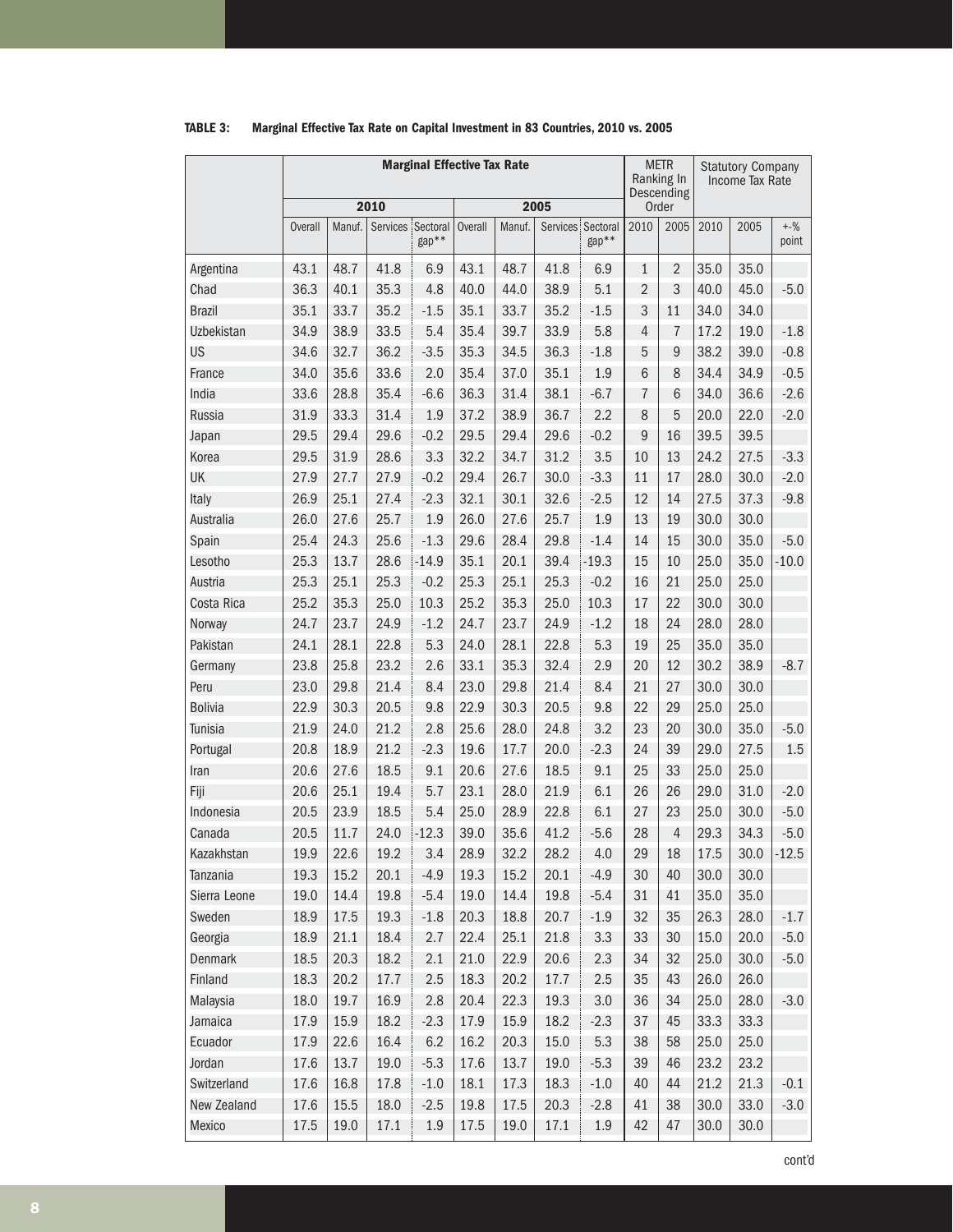**TABLE 3: cont'd**

|                     | <b>Marginal Effective Tax Rate</b> |              |                   |             |                |              |             |                            |          | <b>METR</b><br>Ranking In<br>Descending |              | <b>Statutory Company</b><br>Income Tax Rate |                           |
|---------------------|------------------------------------|--------------|-------------------|-------------|----------------|--------------|-------------|----------------------------|----------|-----------------------------------------|--------------|---------------------------------------------|---------------------------|
|                     |                                    |              | 2010              |             |                |              | 2005        |                            |          | Order                                   |              |                                             |                           |
|                     | <b>Overall</b>                     | Manuf.       | Services Sectoral | gap**       | <b>Overall</b> | Manuf.       |             | Services Sectoral<br>gap** | 2010     | 2005                                    | 2010         | 2005                                        | $+ -\frac{9}{6}$<br>point |
| Zambia              | 17.2                               | 24.1         | 16.0              | 8.1         | 17.2           | 24.1         | 16.0        | 8.1                        | 43       | 50                                      | 35.0         | 35.0                                        |                           |
| <b>Thailand</b>     | 17.0                               | 20.4         | 14.3              | 6.1         | 17.0           | 20.4         | 14.3        | 6.1                        | 44       | 52                                      | 30.0         | 30.0                                        |                           |
| Rwanda              | 16.9                               | 26.8         | 15.2              | 11.6        | 16.9           | 26.8         | 15.2        | 11.6                       | 45       | 54                                      | 30.0         | 30.0                                        |                           |
| Netherlands         | 16.8                               | 15.6         | 17.0              | $-1.4$      | 21.4           | 20.0         | 21.6        | $-1.6$                     | 46       | 31                                      | 25.5         | 31.5                                        | $-6.0$                    |
| Luxembourg          | 16.8                               | 17.9         | 16.7              | 1.2         | 19.8           | 21.0         | 19.7        | 1.3                        | 47       | 37                                      | 28.6         | 30.4                                        | $-1.8$                    |
| China               | 16.6                               | 21.1         | 15.7              | 5.4         | 43.7           | 47.0         | 43.0        | 4.0                        | 48       | $\mathbf{1}$                            | 25.0         | 25.0                                        |                           |
| Hungary             | 15.9                               | 17.2         | 15.6              | 1.6         | 14.5           | 15.6         | 14.2        | 1.4                        | 49       | 64                                      | 19.0         | 16.0                                        | 3.0                       |
| Uganda              | 15.4                               | 11.0         | 16.2              | $-5.2$      | 15.4           | 11.0         | 16.2        | $-5.2$                     | 50       | 61                                      | 30.0         | 30.0                                        |                           |
| Nigeria             | 15.1                               | 20.7         | 14.2              | 6.5         | 14.7           | 20.2         | 13.8        | 6.4                        | 51       | 63                                      | 33.0         | 32.0                                        | 1.0                       |
| Madagascar          | 14.6                               | 19.4         | 13.2              | 6.2         | 20.1           | 26.1         | 18.5        | 7.6                        | 52       | 36                                      | 23.0         | 30.0                                        | $-7.0$                    |
| Israel              | 14.6                               | 13.1         | 15.3              | $-2.2$      | 18.9           | 17.2         | 19.7        | $-2.5$                     | 53       | 42                                      | 0.3          | 0.3                                         | $-0.1$                    |
| South Africa        | 14.5                               | 15.6         | 14.3              | 1.3         | 15.9           | 17.0         | 15.6        | 1.4                        | 54       | 59                                      | 28.0         | 30.0                                        | $-2.0$                    |
| Bangladesh          | 14.5                               | 12.7         | 14.9              | $-2.2$      | 16.3           | 14.5         | 16.8        | $-2.3$                     | 55       | 57                                      | 27.5         | 30.0                                        | $-2.5$                    |
| Poland              | 14.3                               | 13.4         | 14.5              | $-1.1$      | 14.3           | 13.4         | 14.5        | $-1.1$                     | 56       | 66                                      | 19.0         | 19.0                                        |                           |
| Morocco             | 13.9                               | 18.7         | 12.5              | 6.2         | 17.2           | 22.6         | 15.7        | 6.9                        | 57       | 49                                      | 30.0         | 35.0                                        | $-5.0$                    |
| <b>Botswana</b>     | 13.6                               | 7.9          | 14.0              | $-6.1$      | 13.6           | 7.9          | 14.0        | $-6.1$                     | 58       | 68                                      | 25.0         | 25.0                                        |                           |
| <b>Trinidad</b>     | 13.1                               | 3.8          | 16.8              | $-13.0$     | 16.6           | 5.9          | 20.9        | $-15.0$                    | 59       | 55                                      | 25.0         | 30.0                                        | $-5.0$                    |
| Greece              | 13.0                               | 12.3         | 13.1              | $-0.8$      | 17.4           | 16.5         | 17.5        | $-1.0$                     | 60       | 48                                      | 24.0         | 32.0                                        | $-8.0$                    |
| Ghana               | 12.9                               | 13.4         | 12.7              | 0.7         | 12.9           | 13.4         | 12.7        | 0.7                        | 61       | 69                                      | 25.0         | 25.0                                        |                           |
| Czech Rep           | 12.0                               | 12.0         | 12.0              | 0.0         | 17.1           | 17.1         | 17.1        | 0.0                        | 62       | 51                                      | 19.0         | 26.0                                        | $-7.0$                    |
| Vietnam             | 11.7                               | 19.4         | 8.9               | 10.5        | 13.7           | 22.2         | 10.6        | 11.6                       | 63       | 67                                      | 25.0         | 28.0                                        | $-3.0$                    |
| Slovenia            | 11.6                               | 11.7         | 11.6              | 0.1         | 15.1           | 15.1         | 15.0        | 0.1                        | 64       | 62                                      | 20.0         | 25.0                                        | $-5.0$                    |
| Slovak Republic     | 11.2                               | 14.2         | 10.4              | 3.8         | 11.2           | 14.2         | 10.4        | 3.8                        | 65       | 70                                      | 19.0         | 19.0                                        |                           |
| Ireland             | 10.9                               | 10.3         | 11.2              | $-0.9$      | 10.9           | 10.3         | 11.2        | $-0.9$                     | 66       | 71                                      | 12.5         | 12.5                                        |                           |
| Taiwan              | 10.9<br>9.8                        | 13.0<br>24.3 | 9.9<br>6.4        | 3.1<br>17.9 | 16.6<br>9.8    | 19.5<br>24.3 | 15.2<br>6.4 | 4.3<br>17.9                | 67<br>68 | 56<br>74                                | 17.0<br>30.0 | 25.0<br>30.0                                | $-8.0$                    |
| Ethiopia<br>Croatia | 9.5                                | 11.9         | 8.4               | 3.5         | 9.5            | 11.9         | 8.4         | 3.5                        | 69       | 75                                      | 22.0         | 22.0                                        |                           |
| Iceland             | 8.9                                | 5.9          | 9.4               | $-3.5$      | 16.9           | 14.1         | 17.5        | $-3.4$                     | 70       | 53                                      | 15.0         | 18.0                                        | $-3.0$                    |
| Romania             | 8.6                                | 10.9         | $7.6\,$           | 3.3         | $8.6\,$        | 10.9         | 7.6         | 3.3                        | $71\,$   | 76                                      | 16.0         | 16.0                                        |                           |
| Singapore           | 8.5                                | 6.8          | 9.9               | $-3.1$      | 10.3           | 8.3          | 11.9        | $-3.6$                     | 72       | 73                                      | 17.0         | 20.0                                        | $-3.0$                    |
| <b>Mauritius</b>    | 7.8                                | 8.7          | 7.5               | 1.2         | 14.4           | 15.9         | 14.0        | 1.9                        | 73       | 65                                      | 15.0         | 25.0                                        | $-10.0$                   |
| Egypt               | $7.0\,$                            | 9.4          | 6.2               | 3.2         | 15.8           | 19.9         | 14.5        | 5.4                        | 74       | 60                                      | 20.0         | 34.0                                        | $-14.0$                   |
| Chile               | 6.7                                | 7.3          | 6.6               | 0.7         | 7.3            | 7.9          | 7.2         | 0.7                        | 75       | 78                                      | 17.0         | 17.0                                        |                           |
| Turkey              | 5.6                                | 4.9          | 5.8               | $-0.9$      | 10.7           | 9.9          | 11.0        | $-1.1$                     | 76       | 72                                      | 20.0         | 30.0                                        | $-10.0$                   |
| Latvia              | 5.6                                | 7.2          | 5.3               | 1.9         | 5.6            | 7.2          | 5.3         | 1.9                        | 77       | 79                                      | 15.0         | 15.0                                        |                           |
| <b>Bulgaria</b>     | 4.6                                | 5.1          | 4.5               | 0.6         | 7.4            | 8.1          | 7.2         | 0.9                        | 78       | 77                                      | 10.0         | 15.0                                        | $-5.0$                    |
| Kenya               | 4.5                                | $-35.2$      | 11.7              | $-46.9$     | 4.5            | $-35.2$      | 11.7        | $-46.9$                    | 79       | 80                                      | 30.0         | 30.0                                        |                           |
| Hong Kong           | 4.0                                | 3.6          | 4.1               | $-0.5$      | 4.3            | 3.9          | 4.4         | $-0.5$                     | 80       | 81                                      | 16.5         | 17.5                                        | $-1.0$                    |
| Ukraine             | 3.1                                | 11.8         | 0.1               | 11.7        | 3.1            | 11.8         | 0.1         | 11.7                       | 81       | 82                                      | 25.0         | 25.0                                        |                           |
| <b>Belgium</b>      | $-1.7$                             | $-0.2$       | $-2.0$            | 1.8         | 23.0           | 22.0         | 23.2        | $-1.2$                     | 82       | 28                                      | 34.0         | 34.0                                        |                           |
| Serbia              | $-5.1$                             | $-11.4$      | $-2.5$            | $-8.9$      | $-5.1$         | $-11.4$      | $-2.5$      | $-8.9$                     | 83       | 83                                      | 10.0         | 10.0                                        |                           |
| <b>AVERAGE</b>      | 17.7                               | 18.2         | 17.5              | 0.7         | 20.4           | 21.0         | 20.2        | 0.8                        |          |                                         | 25.3         | 27.7                                        | $-2.4$                    |

*\* By 2013, Canada's METR will decline to 18.4 percent, placing it below Denmark.* 

*\*\* Sectoral gap is the manufacturing METR minus the services METR.*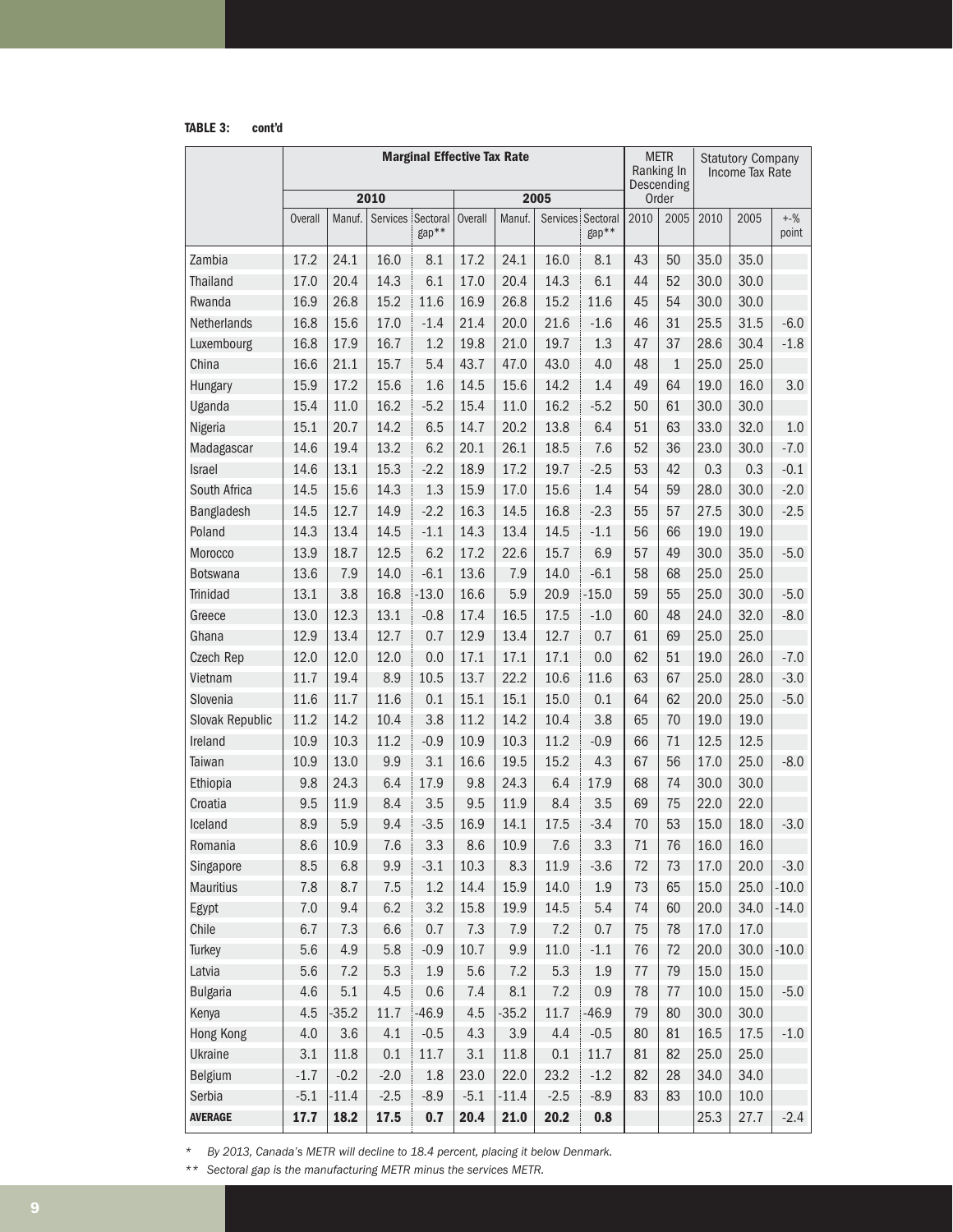As a result, Canada's tax competitiveness ranking has significantly improved by various measures. Canada has gone from the highest taxed to the lowest among the G-7 countries, from the highest taxed to the 13th highest within OECD countries and from the fourth highest taxed to the 28th highest among all 83 countries studied.

Largely as a result of Canada's accomplishment in advancing its tax competitiveness, the average METR for the G-7 countries has dropped more than five percentage points from 34 percent in 2005 to 28 percent in 2010. Other G-7 members that also improved their tax competitiveness in this period include Germany (with a METR reduction of nine percentage points), Italy (five percentage points), the United Kingdom (1.5 percentage points) and France (one percentage point).

The US has made little progress with its slightly lowered company income tax rate only for domestic productive activities and a temporary 50 percent bonus depreciation allowance providing for the expensing of machinery capital in 2011*<sup>14</sup>*. Temporary measures, however, do not result in a sustained increase in capital stock held by businesses. Rather, temporary accelerated depreciation primarily pushes investment from the future to the period when the incentive is available. Our METR evaluation excludes such temporary measures because potential investors view the predictable long-term tax provisions critical for long-term investment planning.

Other countries that advanced their tax competitiveness at a pace comparable to Canada's (i.e., lowered their METR by nearly half or more over the past five years) include China, Egypt, Mauritius and Turkey. Many developed countries that have always been more taxcompetitive than Canada have continued to reduce corporate taxes, including Hong Kong (China), Singapore, Taiwan, Israel, the Czech Republic, the Netherlands, Luxembourg, Slovenia and New Zealand, to name a few. It is obvious that tax competitiveness is a moving target, making reform an ongoing task for all nations.

#### INTER-INDUSTRY TAX BURDENS: AN IMPORTANT DIMENSION OF TAX **COMPETITIVENESS**

We believe tax competitiveness must be improved for all industries in Canada, rather than only for a few selected by the government such as manufacturing. Our ranking for both the manufacturing and service sectors shows that, despite the recent advance in its overall tax competitiveness, Canada does not fair well in the tax competitiveness of its service sectors. Ranked by the METR for the services sector, Canada is the 19th highest country among all 83 countries studied despite the fact that Canadian manufacturing industry is only the 66th highest taxed among the 83 countries. In other words, Canada has the second-highest METR ranking gap between manufacturing and services among all 83 countries (Table 4).

*<sup>14</sup>* Internal Revenue Service website, http://www.irs.gov/newsroom/article/0,,id=233907,00.html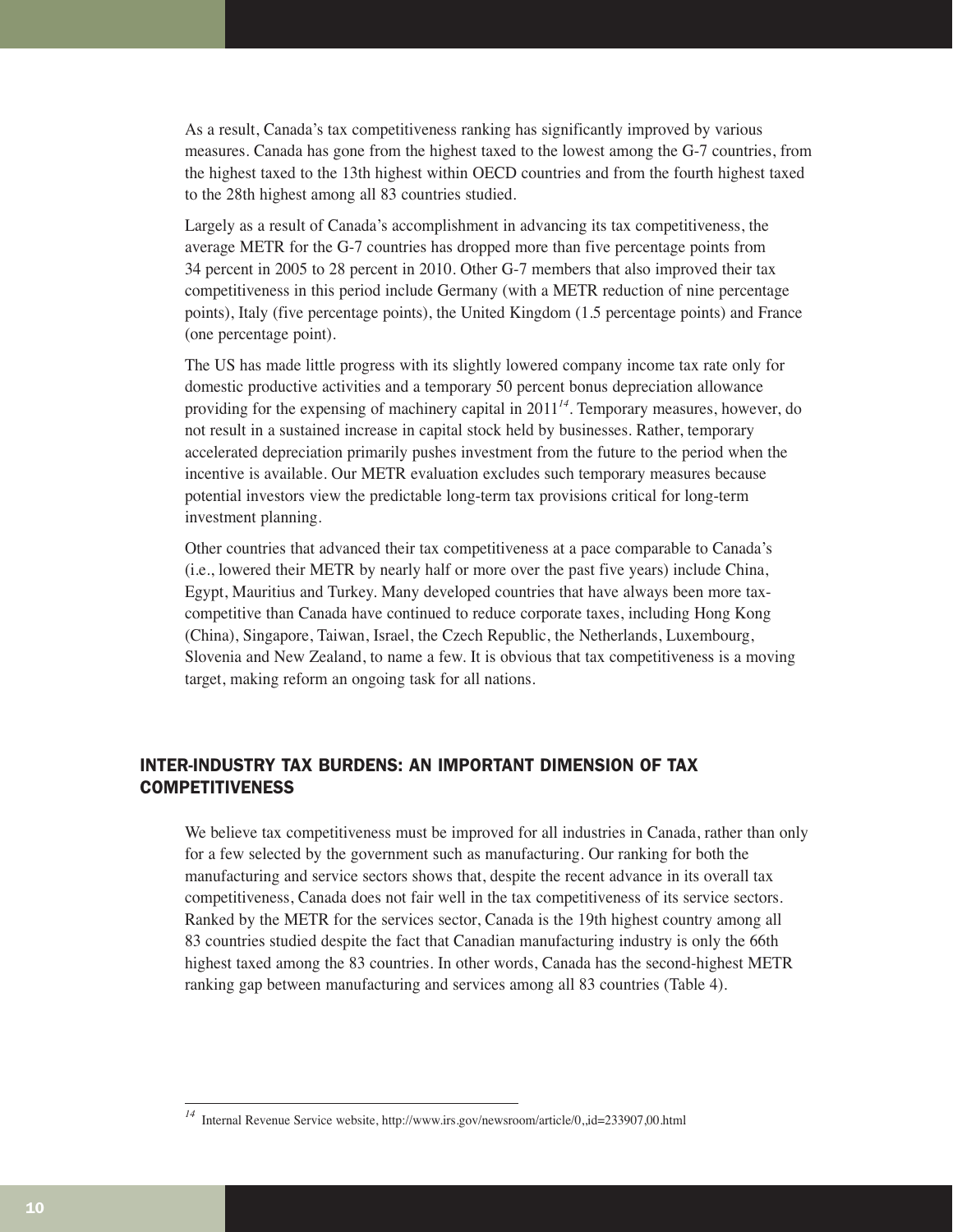|                                                                                                   | <b>Overall</b> | <b>Manufacturing</b> | <b>Services</b> |  |  |  |  |  |  |  |  |
|---------------------------------------------------------------------------------------------------|----------------|----------------------|-----------------|--|--|--|--|--|--|--|--|
| A. Canada's ranking by METR, by sector, in descending order                                       |                |                      |                 |  |  |  |  |  |  |  |  |
| G7                                                                                                | $\overline{7}$ | $\overline{7}$       | 6               |  |  |  |  |  |  |  |  |
| <b>OECD</b>                                                                                       | 13             | 28                   | 11              |  |  |  |  |  |  |  |  |
| <b>ALL 83 COUNTRIES</b>                                                                           | 28             | 66                   | 19              |  |  |  |  |  |  |  |  |
| B. METR ranking gap between manufacturing and services: The top ten countries in descending order |                |                      |                 |  |  |  |  |  |  |  |  |
| Ethiopia                                                                                          | 51             |                      |                 |  |  |  |  |  |  |  |  |
| Canada                                                                                            | 47             |                      |                 |  |  |  |  |  |  |  |  |
| Lesotho                                                                                           | 45             |                      |                 |  |  |  |  |  |  |  |  |
| <b>Trinidad</b>                                                                                   | 36             |                      |                 |  |  |  |  |  |  |  |  |
| Rwanda                                                                                            | 33             |                      |                 |  |  |  |  |  |  |  |  |
| Vietnam                                                                                           | 32             |                      |                 |  |  |  |  |  |  |  |  |
| Tanzania                                                                                          | 25             |                      |                 |  |  |  |  |  |  |  |  |
| Sierra Leone                                                                                      | 25             |                      |                 |  |  |  |  |  |  |  |  |
| Nigeria                                                                                           | 23             |                      |                 |  |  |  |  |  |  |  |  |
| Jordan                                                                                            | 23             |                      |                 |  |  |  |  |  |  |  |  |

#### **TABLE 4: Canada's Ranking: Inter-Industry Tax Differences 2010\***

*\* Refer to Table 3 for METR by sector. The ranking gap is the difference between the rank for services minus the rank for manufacturing.* 

Tax preferences or targeted tax reliefs are not uncommon in many tax regimes around the globe. For business taxation, the most-used tax reliefs include – but are not limited to – accelerated depreciation allowances and investment tax credits. For example, New Zealand in the past provided a 20 percent investment allowance for new plant and equipment (this allowance was eliminated in its 2010 budget). The US government also introduced a temporary 50 percent bonus depreciation allowance in 2008 and 2009 for fixed capital assets with certain lengths of useful lives (with 100 percent investment allowance available in 2011). But these tax reliefs were provided across all business sectors in both countries.

What is unusual about the use of tax reliefs in Canada is that they are almost always narrowly targeted at the manufacturing and processing sectors as well as resource sectors such as agriculture, fishing, forestry and extractive industries.*<sup>15</sup>* Such tax relief directed only at the resource and manufacturing sectors includes the federal Atlantic Investment Tax Credit, repeatedly extended temporary fast write-offs for machinery and equipment, several provincial investment tax credits and the reduced corporate income tax rate for manufacturing income in a few provinces.

For the manufacturing and service industries, the combined result of all these targeted tax reliefs is a sectoral METR ranking gap that is the widest among OECD countries, indicating that Canada is the most active user of tax measures in support of so-called industrial policy among the developed countries.

<sup>&</sup>lt;sup>15</sup> Our international comparisons do not include agriculture, fishing and extractive industries.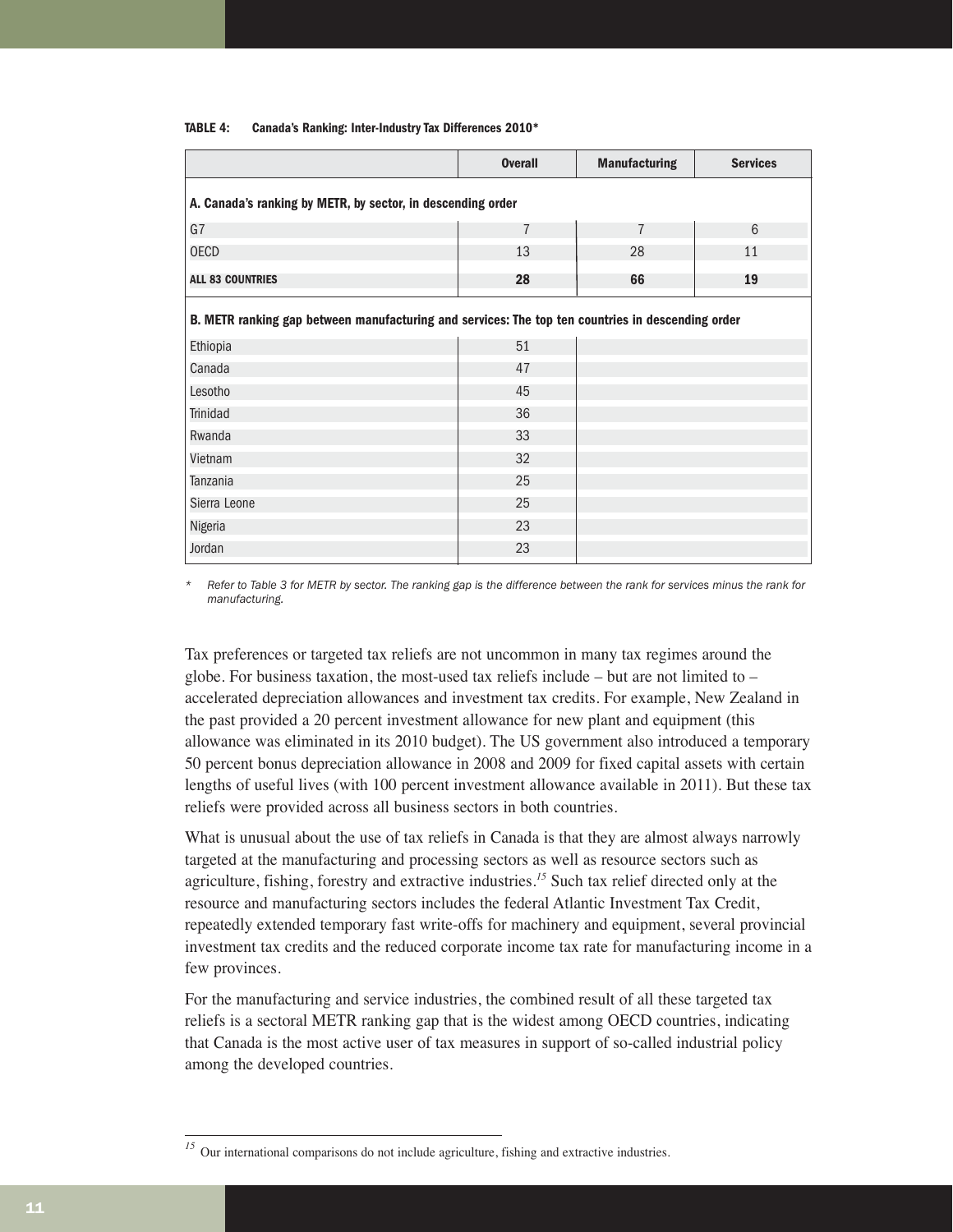Only Ethiopia has a wider METR ranking gap between manufacturing and services sectors than Canada. Other countries occupying the top ten spots with the widest METR ranking gap between sectors are Lesotho, Trinidad, Rwanda, Vietnam, Tanzania, Sierra Leone, Nigeria and Jordan. Among these nine countries, five have a tax structure favouring manufacturing industry.

For example, Lesotho and Jordan have a reduced tax rate for manufacturing (ten and 15 percent respectively versus 25 percent for non-manufacturing sectors) while Tanzania and Trinidad provide substantial initial allowances for manufacturing investment (40 and 60 percent respectively). Sierra Leone also favours manufacturing industry with a very generous depreciation allowance. Among the other four countries in the top ten, all seem to favour the service sector more than manufacturing. However, the METR ranking gaps in these four countries are more attributable to their high inflation rates (e.g., 20 percent in Ethiopia, 11 percent in Rwanda and Vietnam, and nine percent in Nigeria)*<sup>16</sup>*.

An obvious question arising from the above cross-border comparison of the sectoral METR dispersion is whether Canada's use of business tax relief justifies tax policy as a tool of industrial policy. Regardless of the answer, we have an urgent need to catch up with the international trend in tax design that favours broad bases and low rates for all taxpayers.

As discussed above, low rates encourage investment but also help reduce tax avoidance, generating revenues for governments. Reducing inter-sector differences in tax burdens improves the allocation of resources in the economy, maximizes output and reduces both administrative costs for governments and compliance costs for taxpayers. To accomplish this, the first step might be to evaluate whether our sector-oriented tax relief package, including various investment tax credits and fast write-offs, has accomplished anything on a cost-benefit basis*<sup>17</sup>*.

#### LOOKING BEYOND 2013

Assuming all the tax changes announced in government budgets materialize, Canada's overall METR will drop to 18.4 percent in 2013 and the METRs for manufacturing and a broad range of service sectors will be 13.8 percent and 20.5 percent respectively.*<sup>18</sup>* As a result, Canada's inter-sector METR gap will drop. Despite such a significant improvement, however, Canada's business tax system will still have the greatest gap between manufacturing and services sectors among OECD countries.

<sup>&</sup>lt;sup>16</sup> Capital assets with longer useful lives (e.g., buildings) are usually given a lower tax depreciation allowance than those with shorter useful lives (e.g., machinery and equipment). Inflation discounts the value of tax benefits generated from tax depreciation allowances. For a given high inflation rate, the higher the tax depreciation allowance, the greater the loss of tax benefit due to the discounting effect of inflation. Since, compared to service sectors (which use more buildings and structures), manufacturing industry generally uses capital assets with a shorter lifespan that are hence entitled to a higher tax depreciation allowance, a high inflation rate harms manufacturing industry more than it does service sectors. Other things being equal, a high inflation rate may cause a METR for manufacturing to be higher than that for service sectors.

*<sup>17</sup>* OECD, "Executive Summary", in OECD, *Choosing a Broad Base - Low Rate Approach to Taxation*, 28 Oct 2010.

<sup>&</sup>lt;sup>18</sup> Duanjie Chen and Jack Mintz, "Federal-Provincial Business Tax Reforms: A Growth Agenda with Competitive Rates and Neutral Treatment of Business Activities," SPP Research Papers, Volume 4, Issue 1, School of Public Policy, University of Calgary, January 2011.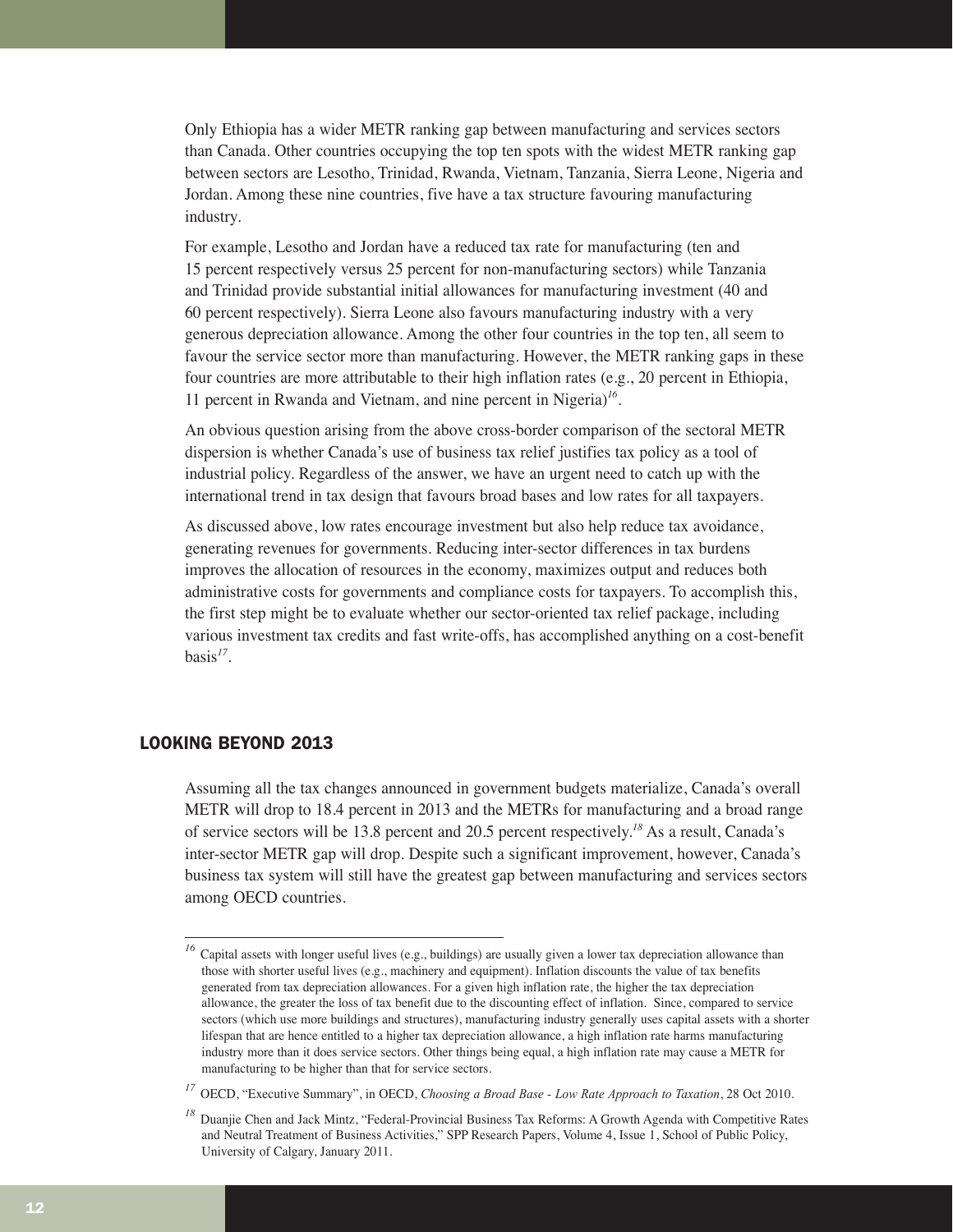Other OECD countries that have planned or proposed further reduction in company income tax rates include Israel (which plans to reduce the rate annually until it reaches 18 percent by 2016), Australia (reducing the tax rate by one percentage point in 2013-4), New Zealand (two points by 2011 with base-broadening measures), Greece (four points by 2014), Japan (by five points proposed to come into effect April 1, 2011) and the UK (decline to 24 percent by 2014)*<sup>19</sup>*. Incorporating all these tax cuts and the lower US federal company income tax rate of 26 percent (the mid-point of the corporate rates as proposed by the Presidential Deficit Commission), the average of effective tax rates will be 26 percent within the G-7, 18 percent for the OECD members and 17.4 percent for all 83 studied. Canada's METR in 2013 will still be somewhat above the OECD average.

More fundamentally, signs of sweeping tax reforms are gathering momentum in major industrial countries such as Australia, the UK and the US*<sup>20</sup>*. In fact, the UK government has already set out a timetable for corporate tax reform aimed at delivering a more competitive tax system<sup>21</sup>. If these well-designed or hotly debated reform proposals do materialize, they will certainly lead to a new international business taxation norm that embraces many seemingly radical tax ideas. Canada, despite having earned the top ranking in tax competitiveness among G-7 countries, may not have much time to wait before responding to these new challenges.

#### APPENDIX

The estimates of effective tax rates on new investment in this report are based on a methodology summarized in Duanjie Chen and Jack Mintz, "Taxing Business Investments: A New Ranking of Effective Tax Rates on Capital," World Bank, 2008. Our model assumes a multinational company seeking to maximize value for its projects around the world, raising equity and debt financing from international markets. The company minimizes its cost of finance by choosing an optimal debt and dividend policy, taking into account tax and non-tax factors that influence financial decisions (independent of the investment decision). The cost of equity and debt is determined by international markets independent of the availability of domestic savings in a small open economy. Therefore, personal income taxes on dividends, interest and capital gains do not affect the multinational's cost of financing even though those personal taxes do effect personal savings decisions.

http://www.fiscalcommission.gov/sites/fiscalcommission.gov/files/documents/TheMomentofTruth12\_1\_2010.pdf.

*<sup>19</sup>* Tax Notes International, various issues, up to January 10, 2011.

*<sup>20</sup>* Contributing ideas for these possible tax reforms may be found in, but are not limited to, Australia's Future Tax System Review, also referred as The Henry Review, available at http://www.taxreview.treasury.gov.au/content/Content.aspx?doc=html/pubs\_reports.htm; Institute for Fiscal Studies, 2010, Tax by Design: The Mirrlees Review, available at www.ifs.org.uk/mirrleesReview (2010)); and The National Commission for Fiscal Responsibility and Reform, "The Moment of Truth," December 2010,

*<sup>21</sup>* HM Treasury and HM Revenue and Customs, 2010, "Corporate Tax Reform: Delivering a More Competitive System," November 29, available at

http://www.hm-treasury.gov.uk/d/corporate\_tax\_reform\_complete\_document.pdf.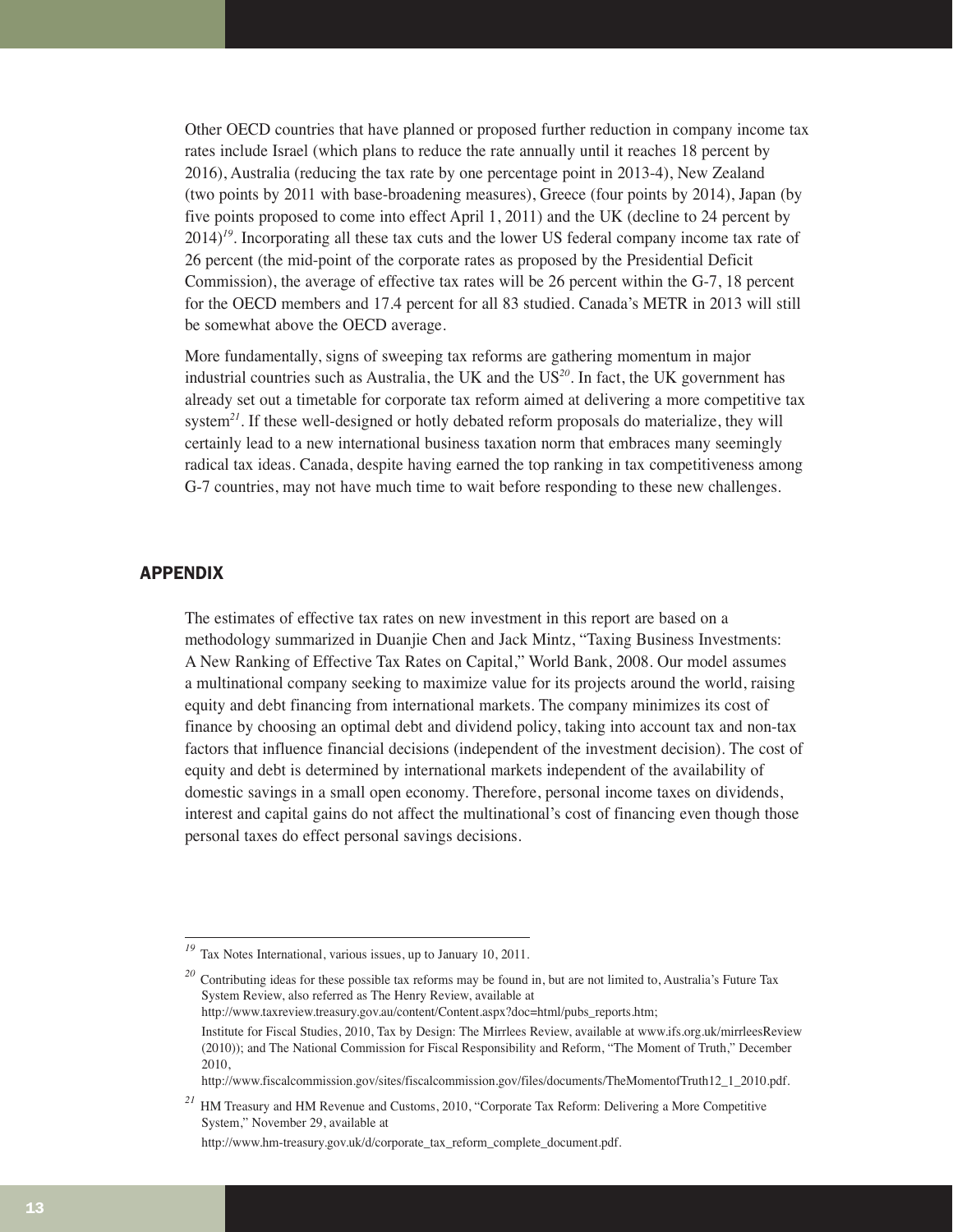To calculate the effective tax rate on new investments, similar investment projects in manufacturing and service industries are assumed in each country. The same capital structure for eight industries (manufacturing, construction, utilities, communications, transport, wholesale trade, retail trade and other services) is assumed across countries, using data for capital stock weights developed by Finance Canada. We also use Statistics Canada's recently estimated economic depreciation rates and apply them across all countries. We account for corporate income tax rates, tax depreciation, inventory cost deductions, sales taxes on capital inputs and capital-related taxes such as financial transaction taxes, equity contribution taxes and asset-based taxes. Due to lack of data or limited application, property taxes, export development zones and tax holidays are not included in the analysis.

*We wish to thank Ron Kneebone and an anonymous referee for comments.*

#### About the Authors

#### Dr. Jack Mintz

#### The James S. & Barbara A. Palmer Chair in Public Policy

Jack M. Mintz was appointed the Palmer Chair in Public Policy at the University of Calgary in January 2008.

Widely published in the field of public economics, he was touted in a 2004 UK magazine publication as one of the world's most influential tax experts. He serves as an Associate Editor of International Tax and Public Finance and the Canadian Tax Journal, and is a research fellow of CESifo, Munich, Germany, and the Centre for Business Taxation Institute, Oxford University. He is a regular contributor to Canadian Business and the National Post, and has frequently published articles in other print media.

Dr. Mintz presently serves on several boards including Brookfield Asset Management, Imperial Oil Limited, Morneau Sobeco, and Royal Ontario Museum. He was also appointed by the Federal Minister of Finance to the Economic Advisory Council to advise on economic planning and served as research director for the Federal-Provincial Minister's Working Group on Retirement Income Research.

Dr. Mintz held the position of Professor of Business Economics at the Rotman School of Business from 1989-2007 and Department of Economics at Queen's University, Kingston, 1978-1989. He was a Visiting Professor, New York University Law School, 2007; President and CEO of the C.D. Howe Institute from 1999-2006; Clifford Clark Visiting Economist at the Department of Finance, Ottawa; Chair of the federal government's Technical Committee on Business Taxation in 1996 and 1997; and Associate Dean (Academic) of the Faculty of Management, University of Toronto, 1993-1995. He was founding Editorin-Chief of International Tax and Public Finance, published by Kluwer Academic Publishers from 1994-2001, and recently chaired the Alberta Financial and Investment Policy Advisory Commission reporting to the Alberta Minister of Finance.

In 2002, Dr. Mintz's book, Most Favored Nation: A Framework for Smart Economic Policy, was winner of the Purvis Prize for best book in economic policy and runner-up for Donner Prize for best book in public policy.

Dr. Mintz has consulted widely with the World Bank, the International Monetary Fund, the Organization for Economic Co-operation and Development, the governments of Canada, Alberta, New Brunswick, Ontario, and Saskatchewan, and various businesses and nonprofit organizations.

Dr. Duanjie Chen is a Research Fellow at The School of Public Policy, University of Calgary. Over the past two decades, she served as a consultant to various international organizations, national government bodies, and business and non-profit organizations. She has published numerous articles and papers in the area of public finance.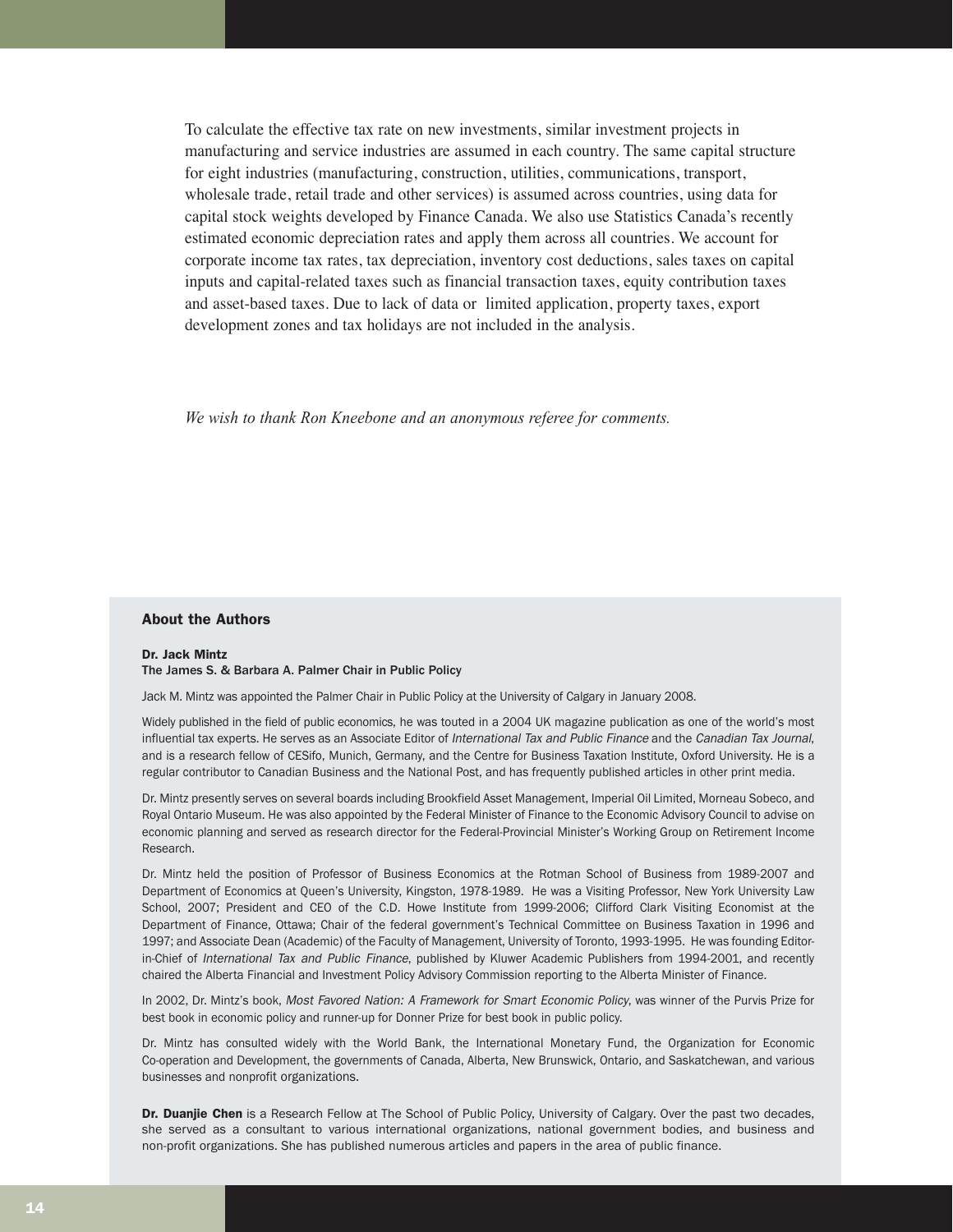#### ABOUT THIS PUBLICATION

The School of Public Policy Research Papers provide in-depth, evidence-based assessments and recommendations on a range of public policy issues. Research Papers are put through a stringent peer review process prior to being made available to academics, policy makers, the media and the public at large. Views expressed in The School of Public Policy Research Papers are the opinions of the author(s) and do not necessarily represent the view of *The School of Public Policy*.

#### OUR MANDATE

The University of Calgary is home to scholars in 16 faculties (offering more than 80 academic programs) and 36 Research Institutes and Centres including The School of Public Policy. Under the direction of Jack Mintz, Palmer Chair in Public Policy, and supported by more than 100 academics and researchers, the work of The School of Public Policy and its students contributes to a more meaningful and informed public debate on fiscal, social, energy, environmental and international issues to improve Canada's and Alberta's economic and social performance.

The School of Public Policy achieves its objectives through fostering ongoing partnerships with federal, provincial, state and municipal governments, industry associations, NGOs, and leading academic institutions internationally. Foreign Investment Advisory Committee of the World Bank, International Monetary Fund, Finance Canada, Department of Foreign Affairs and International Trade Canada, and Government of Alberta, are just some of the partners already engaged with the School's activities.

For those in government, The School of Public Policy helps to build capacity and assists in the training of public servants through degree and non-degree programs that are critical for an effective public service in Canada. For those outside of the public sector, its programs enhance the effectiveness of public policy, providing a better understanding of the objectives and limitations faced by governments in the application of legislation.

#### **DISTRIBUTION**

Our publications are available online at www.policyschool.ca.

#### DISCLAIMER

The opinions expressed in these publications are the authors' alone and therefore do not necessarily reflect the opinions of the supporters, staff, or boards of The School of Public Policy.

#### COPYRIGHT

Copyright © 2011 by The School of Public Policy.

All rights reserved. No part of this publication may be reproduced in any manner whatsoever without written permission except in the case of brief passages quoted in critical articles and reviews.

#### ISSN

1919-112x SPP Research Papers (Print) 1919-1138 SPP Research Papers (Online)

#### DATE OF ISSUE

#### February 2011

#### MEDIA INQUIRIES AND INFORMATION

For media inquiries, please contact Morten Paulsen at 403-453-0062.

Our web site, www.policyschool.ca, contains more information about The School's events, publications, and staff.

#### DEVELOPMENT

For information about contributing to The School of Public Policy, please contact Candice Naylen by telephone at 403-210-7099 or by e-mail at cnaylen@ucalgary.ca.

#### EDITOR

Timothy Giannuzzi